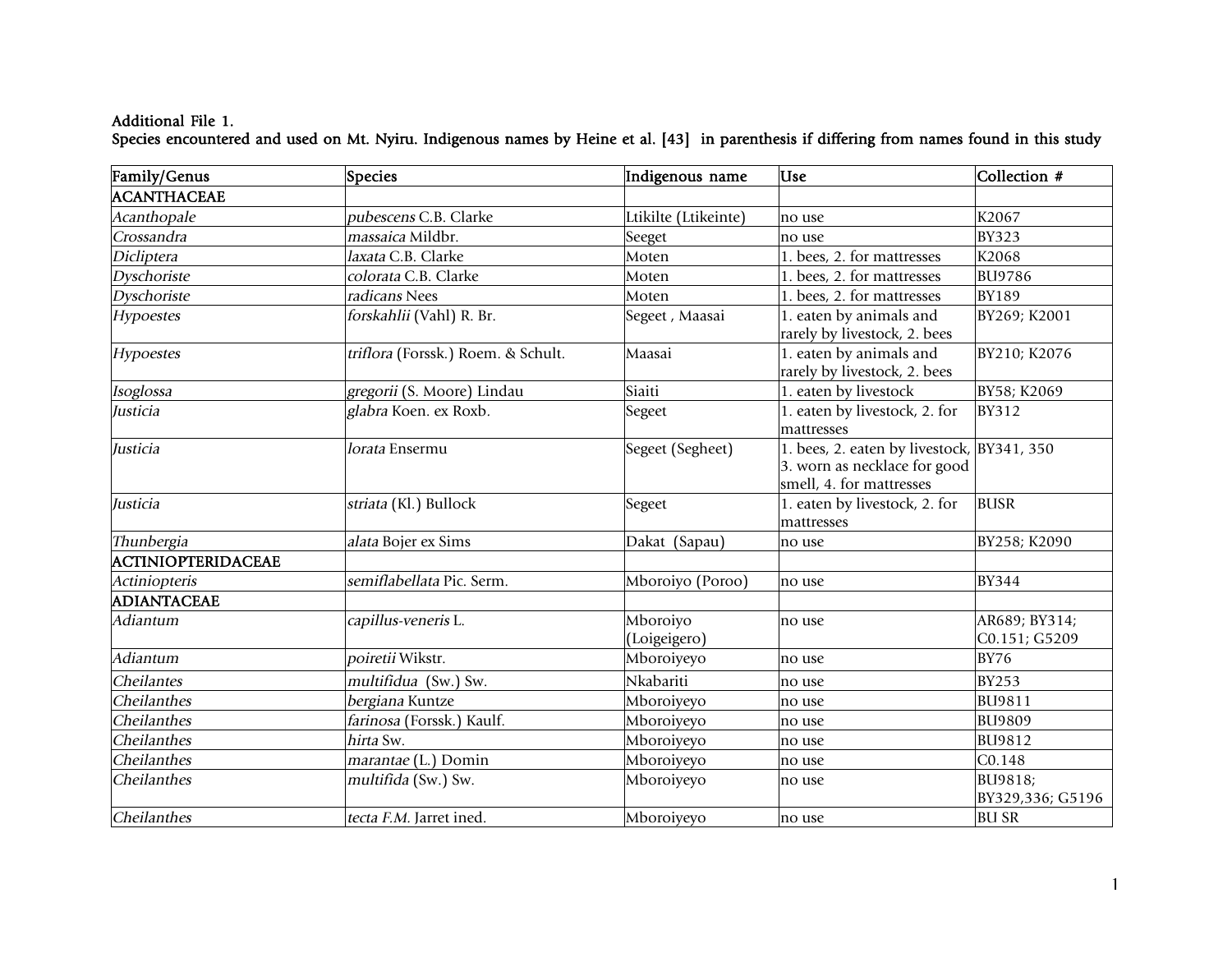| Family/Genus          | Species                    | Indigenous name                | <b>Use</b>                                                                                                                                                              | Collection #                |
|-----------------------|----------------------------|--------------------------------|-------------------------------------------------------------------------------------------------------------------------------------------------------------------------|-----------------------------|
| Cheilanthes           | farinosa(Forssk.) Kaulf.   | Naigerigero                    | no use                                                                                                                                                                  | <b>BY252</b>                |
| Doriopteris           | kirkii (Hook.) Alston      | Mboroiyeyo                     | no use                                                                                                                                                                  | <b>BU9752</b>               |
| Pellaea               | adiantoides (Willd.) J.Sm. | Mboroiyeyo                     | no use                                                                                                                                                                  | <b>BU9797</b>               |
| Pellaea               | calomelanos (Sw.) Link.    | Mboroiyeyo                     | no use                                                                                                                                                                  | BU9822; BY339               |
| Pellaea               | longipilosa Bonap          | Mboroiyeyo                     | no use                                                                                                                                                                  | <b>BY327</b>                |
| <b>ALOACEAE</b>       |                            |                                |                                                                                                                                                                         |                             |
| <i>Aloe</i>           | sp.                        | Sukurwoi (Sukurwoi)            | 1. eye problems, squeeze<br>and put juice in eye; 2.<br>tuberculosis, boil for soup                                                                                     | <b>BY360</b>                |
| AMARANTHACEAE         |                            |                                |                                                                                                                                                                         |                             |
| Achyranthes           | aspera L.                  | Lorokare (Lorokare)            | 1. eaten by livestock, 2.<br>malaria, boil leaves in water                                                                                                              | <b>BY44</b>                 |
| Celosia               | anthelminthica Asch.       | Ladum (Letamesi)               | 1. eaten by camels                                                                                                                                                      | K2024                       |
| Celosia               | schweinfurthiana Schinz.   | Ladum (Letamesi)               | 1. eaten by camels                                                                                                                                                      | <b>BY309</b>                |
| Cyathula              | polycephala Baker          | Sulubei                        | 1. eaten by animals and<br>rarely by livestock                                                                                                                          | <b>BY66</b>                 |
| Pupalia               | lappacea (L.) A. Juss.     | Loreperepe<br>(Lorepirepii)    | 1. esten by livestock                                                                                                                                                   | <b>BY248</b>                |
| Sericocomopsis        | hildebrandtii Schinz       | Lturkan (Lturkwan,<br>Lturkan) | 1. eaten by livestock, 2.<br>malaria, boil root and drink<br>to make vomit, 3. stomach,<br>crush and soak, drink to<br>vomit                                            | K2080                       |
| <b>AMARYLLIDACEAE</b> |                            |                                |                                                                                                                                                                         |                             |
| Scadoxus              | multiflorus (Martyn) Raf.  | Loilei                         | 1. eaten by animals and<br>rarely by livestock                                                                                                                          | <b>BY256</b>                |
| ANACARDIACEAE         |                            |                                |                                                                                                                                                                         |                             |
| Rhus                  | natalensis Krauss          | (Lmiehkiyei)                   | Misigiyoi, Lmishkiyei 1.leaves eaten by livestock,<br>2. fruit edible, 3. stomach,<br>chew bark, 4. stomach<br>children, crush leaves and<br>root, soak in water, drink | BY278; K1948,<br>1949, 1950 |
| Rhus                  | ruspolii Engler            | Lmugurusian                    | 1.leaves eaten by livestock,<br>2. fruit edible, 3. stomach,<br>chew bark, 4. stomach<br>children, crush leaves and<br>root, soak in water, drink                       | BY276; K1945                |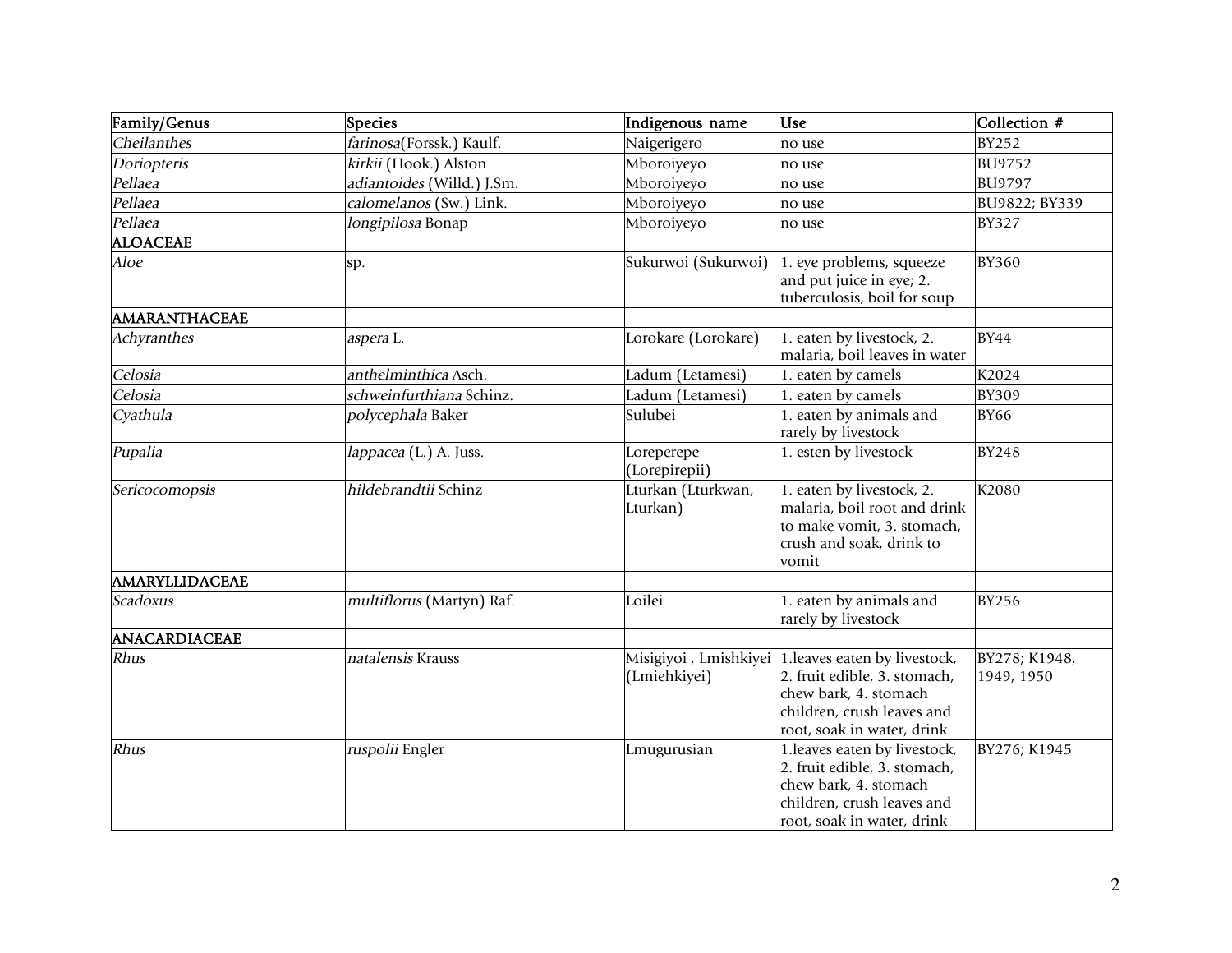| Family/Genus      | Species                                | Indigenous name                            | <b>Use</b>                                                                                                                                                                   | Collection #                            |
|-------------------|----------------------------------------|--------------------------------------------|------------------------------------------------------------------------------------------------------------------------------------------------------------------------------|-----------------------------------------|
| <b>APIACEAE</b>   |                                        |                                            |                                                                                                                                                                              |                                         |
| Alepidea          | peduncularis A. Rich.                  | Lokowadii                                  | no use                                                                                                                                                                       | A539; AR688;<br>BY206; C0.125;<br>K2064 |
| Anthriscus        | sylvestris (L.) Hoffm. var. sylvestris | Lesirieni, Loisirieni                      | no use                                                                                                                                                                       | BY209, 45                               |
| Ferula            | communis L.                            | unknown                                    | no use                                                                                                                                                                       | K2026                                   |
| Heteromorpha      | trifoliata (H.L. Wendl.) Eckl. & Zeyh. | Lmasei (Lkunyeeni,<br>Lkuyanoi, Lkuyeinei) | 1. vegetable, boil and eat, 2.<br>ceremonial, burn and use<br>charcoal for protection                                                                                        | B21; BY291;<br>K2027, 2028              |
| Sanicula          | elata Buch.-Ham. ex D. Don.            | Loraborabi (Lerobic)                       | no use                                                                                                                                                                       | <b>BY18</b>                             |
| <b>Torilis</b>    | arvensis (Huds.) Link.                 | Laisirieni                                 | no use                                                                                                                                                                       | BU9784; BY264                           |
| APOCYNACEAE       |                                        |                                            |                                                                                                                                                                              |                                         |
| Carissa           | edulis (Forssk.) Vahl.                 | Lamuriei (Lamuriei,<br>Lamuriai)           | 1. polio, boil crushed root,<br>drink, 2. gonorrhea, boil<br>root, drink with milk, 3.<br>malaria, boil crushed leaves,<br>drink, 4. fences, 5. firewood,<br>6. fruit edible | K2023                                   |
| <b>ARALIACEAE</b> |                                        |                                            |                                                                                                                                                                              |                                         |
| Cussonia          | holstii Engl. var. holstii             | Guiyapiyapi<br>Lbolor)                     | 1. leaves eaten by livestock,<br>(Loyapiyapi, Lbolorio, 2. strength, boil root for<br>soup                                                                                   | B232; BY262;<br>K1942                   |
| Schefflera        | volkensii (Engl.) Harms                | unknown                                    | no use                                                                                                                                                                       | <b>BUSR</b>                             |
| ASCLEPIADACEAE    |                                        |                                            |                                                                                                                                                                              |                                         |
| Ceropegia         | ballyana Bullock                       | Garamurami                                 | no use                                                                                                                                                                       | <b>BY249</b>                            |
| Ceropegia         | Sp                                     | Loiyeti                                    | no use                                                                                                                                                                       | <b>BY201</b>                            |
| Cynanchum         | altiscandens K. Schum.                 | Ilii                                       | no use                                                                                                                                                                       | <b>BY263</b>                            |
| Gomphocarpus      | fruticosus (L.) W.T. Aiton             | Lekule (Ltaguleti)                         | 1. wounds, put latex on<br>wound                                                                                                                                             | BY240; K1979                            |
| Pergularia        | daemia (Forssk.) Blatt. & MacOwan      | unknown                                    | no use                                                                                                                                                                       | B33; K2021                              |
| Periploca         | linearifolia Quart.-Dill. & A. Rich.   | unknown                                    | no use                                                                                                                                                                       | K1998                                   |
| Secamone          | punctulata Decne                       | Sukurututi (Lekrra)                        | 1. malaria, fever, boil root<br>and drink, 2. stomach, boil<br>root as tea, 3. infections,<br>tuberculosis, boil root in<br>soup                                             | BY294, 363                              |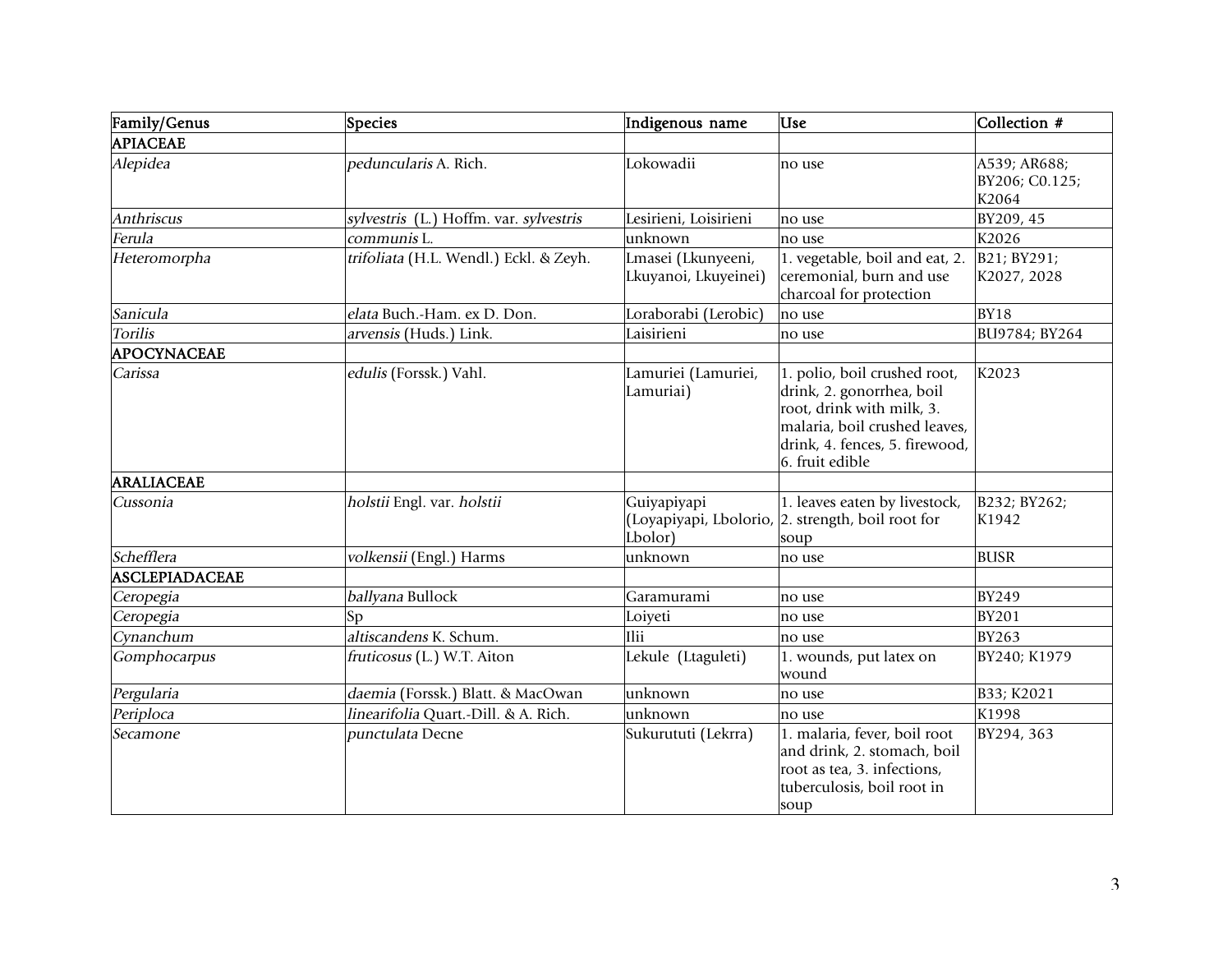| Family/Genus         | Species                                               | Indigenous name             | Use                                            | Collection #                   |
|----------------------|-------------------------------------------------------|-----------------------------|------------------------------------------------|--------------------------------|
| ASPARAGACEAE         |                                                       |                             |                                                |                                |
| Asparagus            | africanus Lam.                                        | Lomeei (Lumei)              | 1. eaten by goats, 2. thread<br>for calabashes | <b>BY183</b>                   |
| Asparagus            | falcatus L. var. ternifolius                          | Lomei                       | 1. eaten by goats, 2. thread<br>for calabashes | <b>BY270</b>                   |
| <b>ASPHODELACEAE</b> |                                                       |                             |                                                |                                |
| <b>Bulbine</b>       | abyssinica A. Rich.                                   | Sogotiai, Kitampa           | no use                                         | BU9820; BY219,<br>151          |
| <b>ASPLENIACEAE</b>  |                                                       |                             |                                                |                                |
| Asplenium            | abyssinicum Fee                                       | Mboroiyeyo                  | no use                                         | C <sub>0.149</sub>             |
| Asplenium            | adiantum-nigrum L.                                    | Mboroiyeyo                  | no use                                         | C0.133                         |
| Asplenium            | aethiopicum (Burm f.) Bech.                           | Mboroiyeyo<br>(Naigerigero) | no use                                         | BU9698; BY72;<br>C0.148; G5193 |
| Asplenium            | elliottii C.H. Wright                                 | Mboroiyeyo<br>(Naigerigero) | no use                                         | BU9701; BY17A                  |
| Asplenium            | erectum Willd. var. usambarensis<br>(Hieron) Schelpe. | Mboroiyeyo<br>(Naigerigero) | no use                                         | BU9708; BY38, 251              |
| Asplenium            | friesiorum C. Chr.                                    | Mboroyeiyo                  | no use                                         | BU9715; BY6, 17B;<br>C0.144    |
| Asplenium            | loxoscaphoides Baker                                  | Mboroyeiyo<br>(Naigerigero) | no use                                         | <b>BU9740</b>                  |
| Asplenium            | monanthes L.                                          | Mboroiyeyo                  | no use                                         | BU9704; BY73;<br>C0.137        |
| Asplenium            | strangeanum Pic. Serm.                                | Negerigero,<br>Mboroyeyo    | no use                                         | BY250; C0.136                  |
| Asplenium            | theciferum (Kunth.) Mett.                             | Mboroiyeyo                  | no use                                         | BU9706; BY74;<br>C0.134        |
| Asplenium            | trichomanes L.                                        | Mboroiyeyo                  | no use                                         | BU9710; Co.135;<br>G5195       |
| <b>ASTERACEAE</b>    |                                                       |                             |                                                |                                |
| Adenostemma          | perrottetii DC.                                       | unknown                     | no use                                         | G5210; K2056                   |
| Berkheya             | spekeana Oliv.                                        | unknown                     | no use                                         | AR705                          |
| <b>Bidens</b>        | flagellata (Sherff) Mesfin                            | Loriapasei                  | 1. eaten by livestock                          | <b>BY213</b>                   |
| <b>Bidens</b>        | hildebrandtii O. Hoffm.                               | Lorubat                     | 1. eaten by livestock                          | <b>BY317</b>                   |
| <b>Bidens</b>        | kilimandscharica (O. Hoffm.) Sherff                   | Lorubat                     | 1. eaten by livestock                          | K2057                          |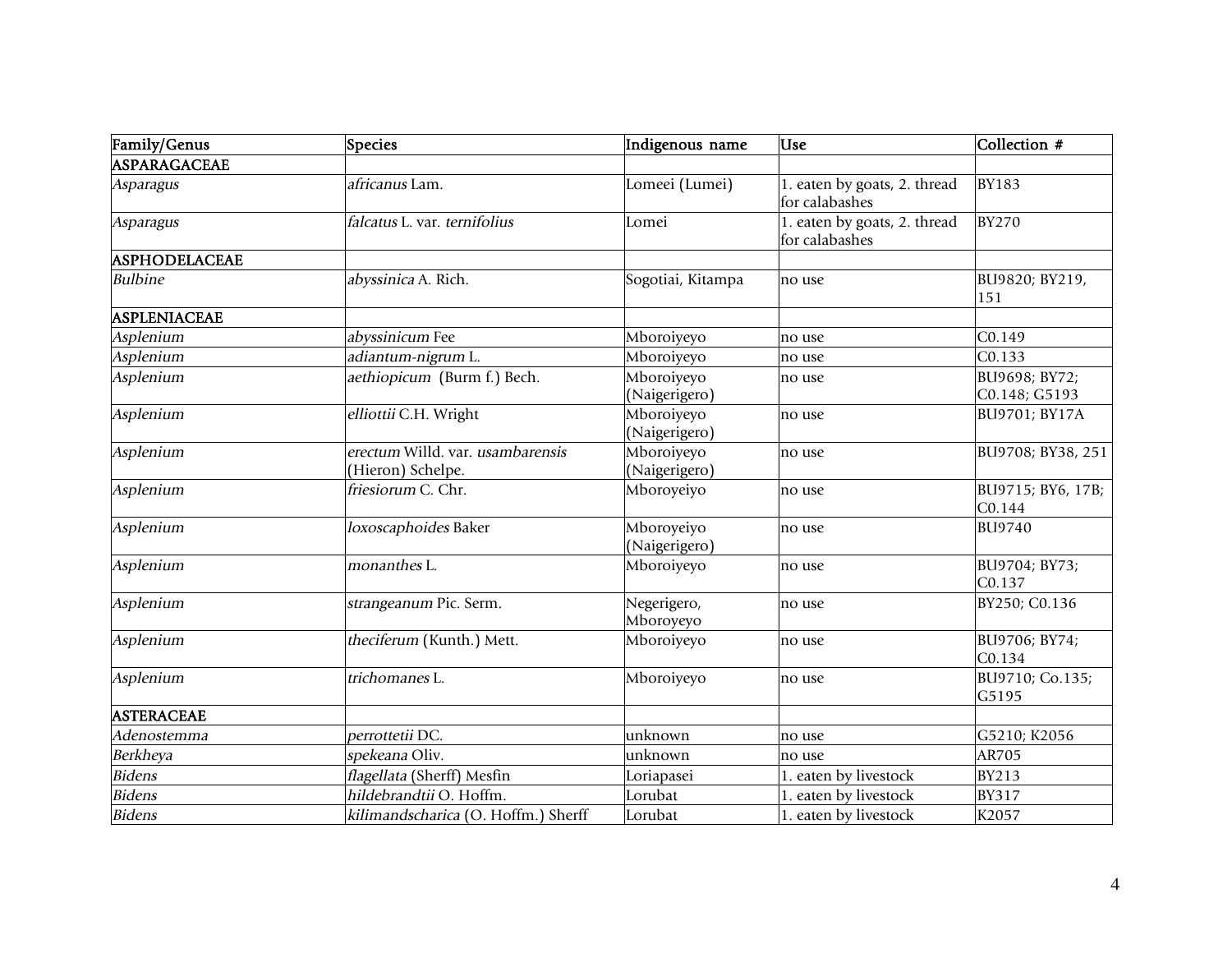| Family/Genus   | Species                                                          | Indigenous name                                  | <b>Lise</b>                                                                                                                                                                                            | Collection #            |
|----------------|------------------------------------------------------------------|--------------------------------------------------|--------------------------------------------------------------------------------------------------------------------------------------------------------------------------------------------------------|-------------------------|
| Bothriocline   | longipes (Oliv. & Hiern.) N.E.Br.                                | Sunoni                                           | 1. eaten by livestock, 2.<br>construction, 3. firewood, 4.<br>fever, boil, drink and wash<br>body, 5. strength and<br>hygiene of babies, boil and<br>wash, 6. malaria, boil and<br>drink to make vomit | BY20; K2049             |
| Carduus        | nyassanus (S. Moore) R.E. Fr.                                    | Sertet                                           | no use                                                                                                                                                                                                 | <b>BY232</b>            |
| Cineraria      | deltoidea Sond                                                   | unknown                                          | no use                                                                                                                                                                                                 | K2046                   |
| Conyza         | newii Oliv. & Hiern.                                             | Lamiriruaki<br>(Lamerrurrakii,<br>Lamurrurrakii) | 1. eaten by livestock                                                                                                                                                                                  | BY19; K2043             |
| Conyza         | steudelii Sch.-Bip. ex A. Rich.                                  | Nasogoyo<br>(Nasunkoyo e<br>ldonyo)              | 1. eaten by livestock                                                                                                                                                                                  | <b>BY224</b>            |
| Conyza         | stricta Willd.                                                   | Nasogoyo, Songoyo<br>(Nasunkoyo e<br>ldonyo)     | 1. eaten by livestock                                                                                                                                                                                  | BY22, 83, 197;<br>K2045 |
| Conyza         | sumatrensis (Retz.) E. Walker                                    | Nasogoya Nasunkoyo<br>e Idonyo)                  | 1. eaten by livestock                                                                                                                                                                                  | <b>BY225</b>            |
| Crassocephalum | montuosum (S. Moore) Milne-Redh.                                 | Nasogoya (Sawaan)                                | no use                                                                                                                                                                                                 | <b>BUSR</b>             |
| Dichrocephala  | chrysanthemifolia (Blume) DC.                                    | Nasogoyo (Nypoorte)                              | 1. eaten by livestock, 2.<br>perfume                                                                                                                                                                   | K2052                   |
| Dichrocephala  | integrifolia (L.f.) Kuntze                                       | Nasogoyo                                         | 1. eaten by livestock, 2.<br>perfume                                                                                                                                                                   | <b>BY35</b>             |
| Emilia         | discifolia (Oliv.) C. Jeffrey                                    | Lukurijiji                                       | no use                                                                                                                                                                                                 | BY245; G5198;<br>K2055  |
| Emilia         | somalensis (S. Moore) C. Jeffrey                                 | Lukuruti                                         | no use                                                                                                                                                                                                 | <b>BY80</b>             |
| Gerbera        | viridifolia (DC.) Sch.-Bip.                                      | Arapuraba                                        | no use                                                                                                                                                                                                 | <b>BY178</b>            |
| Gnaphalium     | rubriflorum Hilliard                                             | Karamaite, Mutama                                | no use                                                                                                                                                                                                 | BY226, 179              |
| Gutenbergia    | cordifolia Benth. ex Oliv.                                       | Ludwaporo<br>(Lodwporo)                          | no use, poisonous to cattle                                                                                                                                                                            | <b>BY287</b>            |
| Helichrysum    | argyranthum O. Hoffm.                                            | Kabiranabu                                       | no use                                                                                                                                                                                                 | A564                    |
| Helichrysum    | forskahlii (J.F. Gmel.) Hilliard & B.L.<br>Burtt var. forskahlii | Lokitegi, Sugoyo                                 | no use                                                                                                                                                                                                 | BY62,87                 |
| Helichrysum    | kilimanjari Oliv.                                                | Sulubei                                          | 1. eaten by livestock                                                                                                                                                                                  | <b>BY26</b>             |
| Helichrysum    | nudifolium (L.) Less. var. nudifolium                            | Lekole                                           | no use                                                                                                                                                                                                 | AR702; BY204            |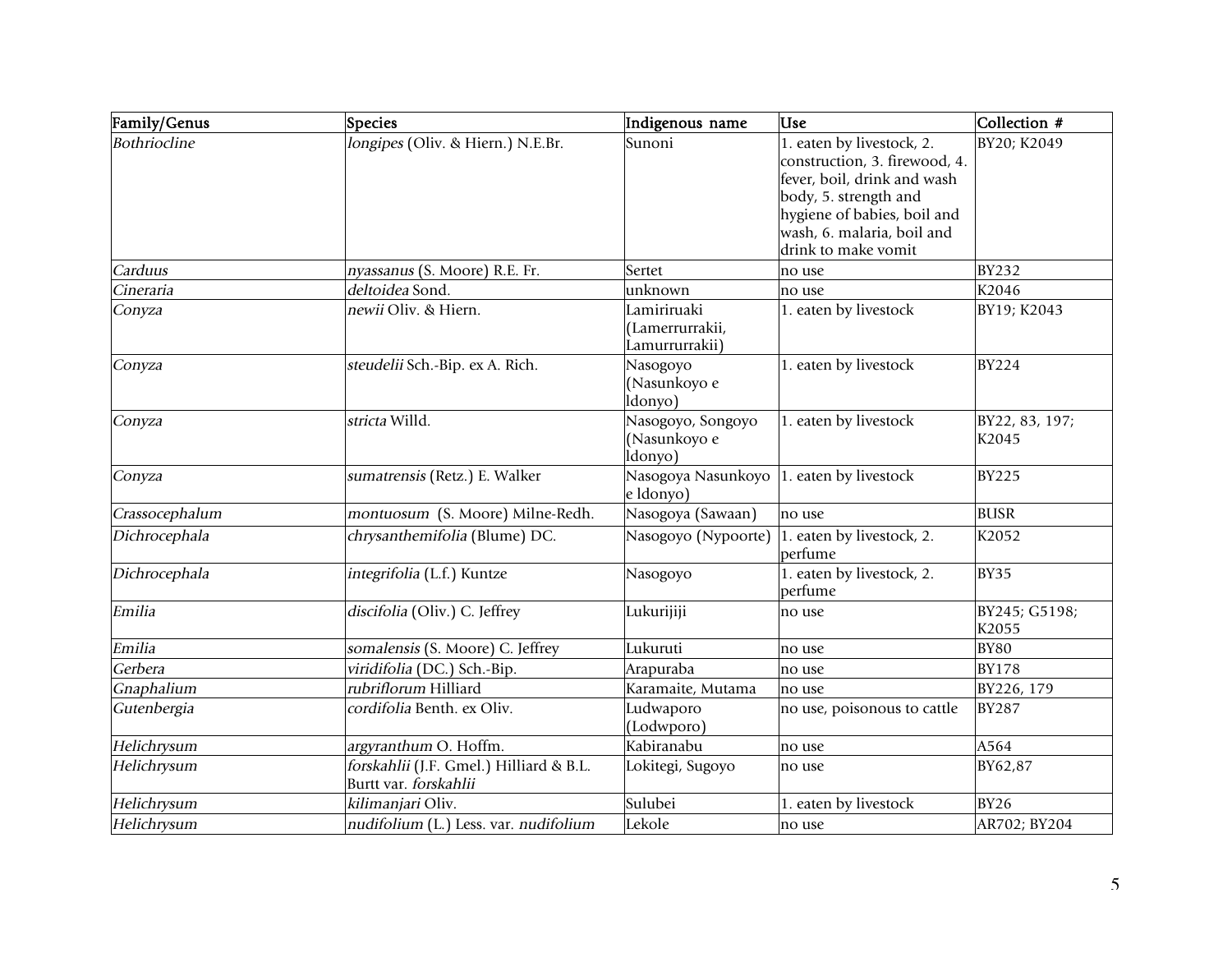| Family/Genus         | Species                                                                  | Indigenous name                         | <b>Use</b>                                                                                                                          | Collection #                          |
|----------------------|--------------------------------------------------------------------------|-----------------------------------------|-------------------------------------------------------------------------------------------------------------------------------------|---------------------------------------|
| Helichrysum          | odoratissimum (L.) Less.                                                 | Sulubei                                 | 1. eaten by livestock                                                                                                               | <b>BU9759</b>                         |
| Hirpicium            | diffusum (O. Hoffm.) Roessler                                            | Kunyanto                                | no use                                                                                                                              | BY239, 362                            |
| Kleinia              | odora (Forssk.) DC.                                                      | Loinwaroi<br>(Loinwaaroi,<br>Loinwaaro) | 1. eaten by livestock, 2. root<br>eaten                                                                                             | G5187                                 |
| Laggera              | elatior R.E. Fr.                                                         | Lamuran                                 | no use                                                                                                                              | 57                                    |
| Microglossa          | pyrifolia (Lam.) Kuntze                                                  | Siaiti (Somati)                         | 1. eaten by animals and<br>rarely by livestock                                                                                      | BY8; K2047                            |
| Mikaniopsis          | bambuseti (R.E. Fr.) C. Jeffrey                                          | unknown                                 | no use                                                                                                                              | <b>BUSR</b>                           |
| Osteospermum         | vaillantii (Decne.) Norl.                                                | unknown                                 | no use                                                                                                                              | K2054                                 |
| Senecio              | hadiensis Forssk.                                                        | unknown                                 | no use                                                                                                                              | <b>B330</b>                           |
| Senecio              | syringifolius O. Hoffm.                                                  | Loiyeti                                 | 1. eaten by livestock                                                                                                               | <b>BY180</b>                          |
| Sonchus              | afromontanus R.E. Fr.                                                    | Saatia, Sweta                           | 1. eaten by animals and<br>rarely by livestock                                                                                      | BY168, 216                            |
| Vernonia             | galamensis (Cass.) Less. ssp. nairobiensis Sojaa (Sojaa)<br>M.G. Gilbert |                                         | 1. eye problems, squeeze<br>juice in eye                                                                                            | <b>BY196</b>                          |
| Vernonia             | hymenolepis A. Rich.                                                     | Leamarat                                | no use                                                                                                                              | B20; K2041                            |
| Vernonia             | syringifolia O. Hoffm.                                                   | Leamarat, Siati                         | no use                                                                                                                              | BY169, 9                              |
| <b>BALSAMIACEAE</b>  |                                                                          |                                         |                                                                                                                                     |                                       |
| Impatiens            | hochstetteri Warb.                                                       | Mosai                                   | no use                                                                                                                              | <b>BU9785</b>                         |
| <b>Impatiens</b>     | meruensis Gilg                                                           | Mosai                                   | no use                                                                                                                              | C0.138                                |
| <b>Impatiens</b>     | meruensis Gilg ssp. septentrionalis Grey-<br>Wilson                      | Mosai                                   | no use                                                                                                                              | BY51; K2082                           |
| <b>Impatiens</b>     | sodenii Engl.                                                            | Iljesi                                  | no use                                                                                                                              | ATG; B202;<br>BU9783; BY325;<br>K2083 |
| <b>BEGONIACEAE</b>   |                                                                          |                                         |                                                                                                                                     |                                       |
| Begonia              | SD.                                                                      | unknown                                 | no use                                                                                                                              | <b>BY324</b>                          |
| <b>BERBERIDACEAE</b> |                                                                          |                                         |                                                                                                                                     |                                       |
| <b>Berberis</b>      | holstii Engl.                                                            | unknown                                 | no use                                                                                                                              | K1939                                 |
| <b>BORAGINACEAE</b>  |                                                                          |                                         |                                                                                                                                     |                                       |
| Cordia               | monoica Roxb.                                                            | Lgweita                                 | 1. eaten by livestock, 2. fruit<br>eaten, 3. construction,<br>fences, 4. firewood, 5.<br>fractures, use as splint, 6.<br>ceremonial | B26; K1938                            |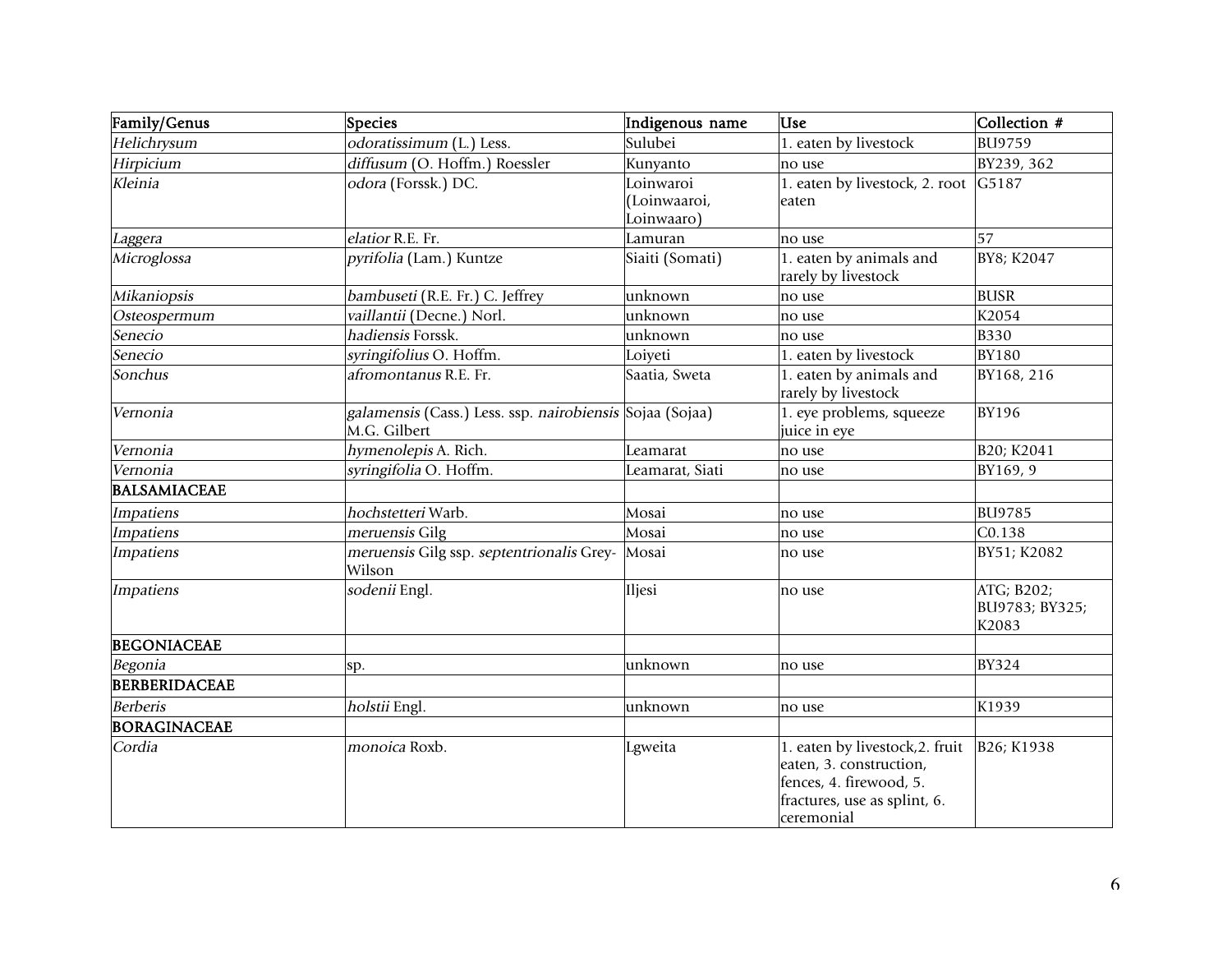| Family/Genus           | Species                                                  | Indigenous name                                            | <b>Use</b>                                                                          | Collection #                            |
|------------------------|----------------------------------------------------------|------------------------------------------------------------|-------------------------------------------------------------------------------------|-----------------------------------------|
| Cynoglossum            | coeruleum A. DC.                                         | Loreperepe, Saali<br>(Saali)                               | no use                                                                              | BY41, 176                               |
| Cynoglossum            | coeruleum A. DC. ssp. johnstonii<br>(Baker) Verdc.       | Saali                                                      | no use                                                                              | K2095                                   |
| Lithospermum           | afromontanum Weim.                                       | unknown                                                    | no use                                                                              | K2006                                   |
| <b>BRASSICACEAE</b>    |                                                          |                                                            |                                                                                     |                                         |
| Arabis                 | glabra (L.) Bernh.                                       | Seri                                                       | no use                                                                              | <b>BY175</b>                            |
| Cardamine              | africana L.                                              | Losayioi (Losayioi)                                        | no use                                                                              | AR690                                   |
| <b>CAESALPINIACEAE</b> |                                                          |                                                            |                                                                                     |                                         |
| Chamaecrista           | usambarensis (Taub.) Standley                            | Dabibi                                                     | no use                                                                              | A565; BY199                             |
| Crotalaria             | fascicularis Polhill                                     | unknown                                                    | no use                                                                              | <b>B28</b>                              |
| Crotalaria             | incana L. ssp. purpurascens (Lam.)<br>Milne-Redh.        | Sag'elg'eli, Ladarara<br>(Letuala, Naitarrei,<br>Ladarara) | 1. strength, boil bark with<br>tea, 2. coughs and chest<br>pain, chew bark and spit | BY152, 265                              |
| Crotalaria             | keniensis Baker f.                                       | Lekelden                                                   | no use                                                                              | K1913                                   |
| Crotalaria             | lachnocarpoides Engl.                                    | Nterepirepi                                                | no use                                                                              | BY156; K1906,<br>1907                   |
| Crotalaria             | natalitia Meisn. var. natalitia                          | Lantarara                                                  | 1. strength, boil bark with<br>tea, 2. coughs and chest<br>pain, chew bark and spit | B132; BY274;<br>K1914                   |
| Crotalaria             | SD.                                                      | Lekelden                                                   | no use                                                                              | <b>BY212</b>                            |
| Pterolobium            | stellatum (Forssk.) Brenan                               | unknown                                                    | no use                                                                              | K1935                                   |
| <b>CALLITRICHACEAE</b> |                                                          |                                                            |                                                                                     |                                         |
| Callitriche            | stagnalis Scop.                                          | Maasai (Masai)                                             | 1. eaten by animals and<br>rarely by livestock                                      | B208; BY231                             |
| <b>CAMPANULACEAE</b>   |                                                          |                                                            |                                                                                     |                                         |
| Campanula              | edulis Forssk.                                           | unknown                                                    | no use                                                                              | AR695; K2097                            |
| Wahlenbergia           | abyssinica (A. Rich.) Thulin ssp.<br>abyssinica          | Kabiranabu                                                 | no use                                                                              | A541; BU9778;<br>BY92; C0.108;<br>K2063 |
| Wahlenbergia           | capillacea (L.f.) A.DC. ssp. tenuior<br>(Engl.) Thulin   | Ateptep                                                    | no use                                                                              | <b>BY93</b>                             |
| Wahlenbergia           | lobelioides (L.f.) A.DC. ssp. nutabunda<br>(Guss.) Mirb. | unknown                                                    | no use                                                                              | AR697                                   |
| Wahlenbergia           | virgata Engl.                                            | Lamuran, Lonyori,<br>Pesho                                 | no use                                                                              | A540; AR694; BY77                       |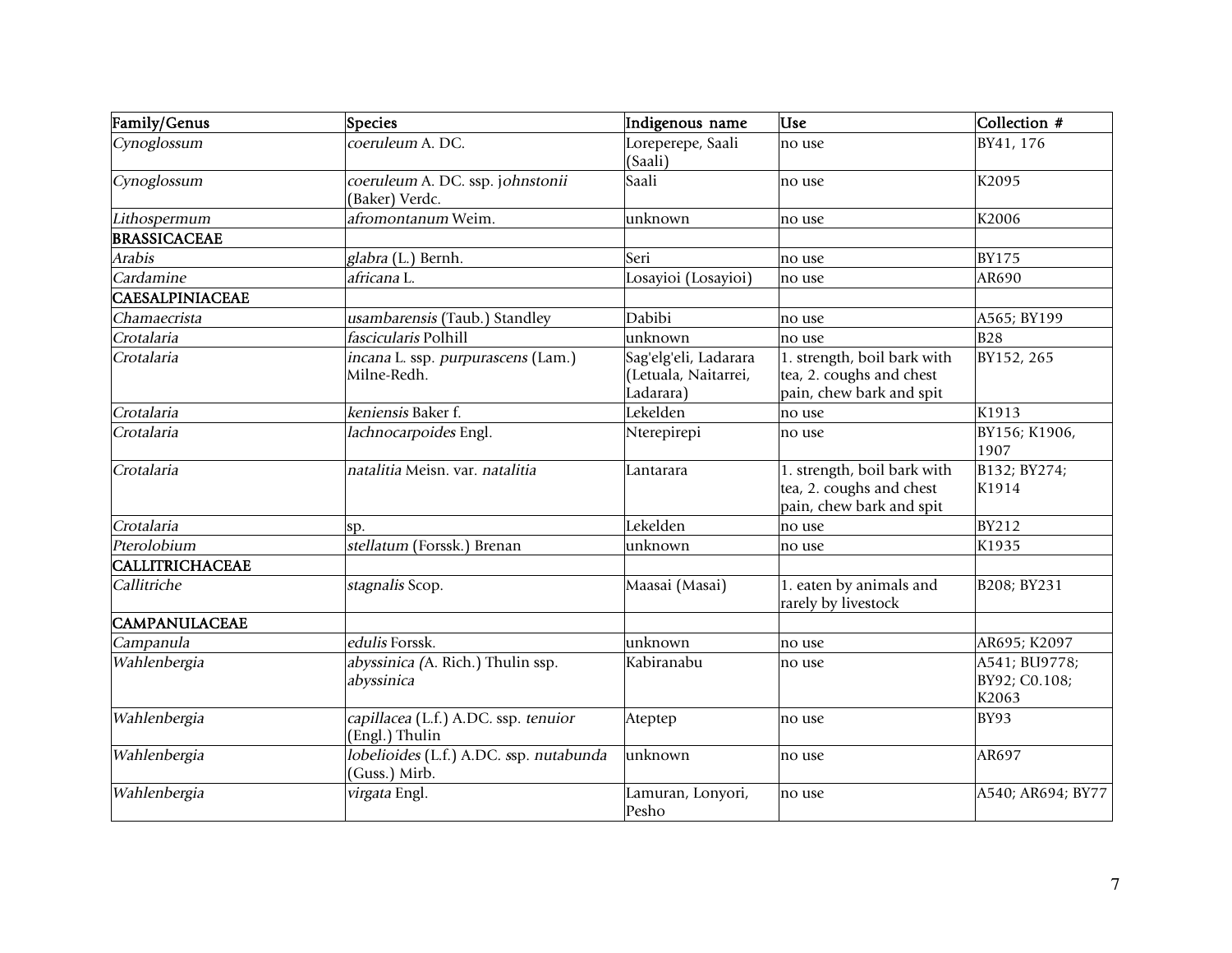| Family/Genus           | <b>Species</b>                         | Indigenous name                     | <b>Use</b>                                                                                                                              | Collection # |
|------------------------|----------------------------------------|-------------------------------------|-----------------------------------------------------------------------------------------------------------------------------------------|--------------|
| <b>CAPPARACEAE</b>     |                                        |                                     |                                                                                                                                         |              |
| Capparis               | tomentosa Lam.                         | Laturdei (Loturdei)                 | 1. eaten by livestock, 2. fruit<br>eaten, 3. wounds and burns,<br>chew leaves and put on<br>wound, 4. construction and<br>fences        | BY334; K1985 |
| Cleome                 | sp.                                    | Lkitagisii                          | 1. eaten by livestock, 2.<br>roots for soup, 3. eye<br>problems, burn and put ash<br>in eye                                             | K2062        |
| Cleome                 | usambarica Pax                         | Lkitagisii (Loiburke,<br>Loiborkwe) | 1. eaten by livestock, 2.<br>roots for soup, 3. eye<br>problems, burn and put ash<br>in eye                                             | <b>BY318</b> |
| Crateva                | adansonii DC.                          | unknown                             | no use                                                                                                                                  | K1990        |
| Gynandropsis           | gynandra (L.) Briq.                    | Loikat (Lasayet,<br>Lasayyet)       | 1. to make containers                                                                                                                   | <b>BY288</b> |
| Maerua                 | angolensis DC.                         |                                     | Loitaakine (Loitakine) 1. eaten by livestock, 2.<br>construction, 3. firewood, 4.<br>wounds, chew plant and<br>apply, 5. for containers | K1931        |
| Maerua                 | triphylla A. Rich.                     | Loitaakine<br>(Mulingila)           | 1. eaten by livestock, 2.<br>construction, 3. firewood, 4.<br>wounds, chew plant and<br>apply, 5. for containers                        | <b>BY345</b> |
| Thylachium             | africanum Lour.                        | unknown (Lolmugi,<br>Sankaratei)    | no use                                                                                                                                  | K1958        |
| <b>CARYOPHYLLACEAE</b> |                                        |                                     |                                                                                                                                         |              |
| Cerastium              | indicum Wight & Arn.                   | Impian                              | no use                                                                                                                                  | BY164; K2073 |
| Drymaria               | cordata (L.) Willd. ex Roem. & Schult. | Llokii                              | 1. eaten by livestock                                                                                                                   | BY1; K2096   |
| Pollichia              | campestris Aiton                       | Iljesii (Nkaakuji)                  | 1. esten by livestock                                                                                                                   | BY238; K2099 |
| Silene                 | burchellii Otth. ex DC.                | Makarat                             | 1. eaten by animals and<br>rarely by livestock                                                                                          | A552         |
| Silene                 | macrosolen Steud, ex A. Rich.          | Makarat                             | 1. eaten by animals and<br>rarely by livestock                                                                                          | K2074        |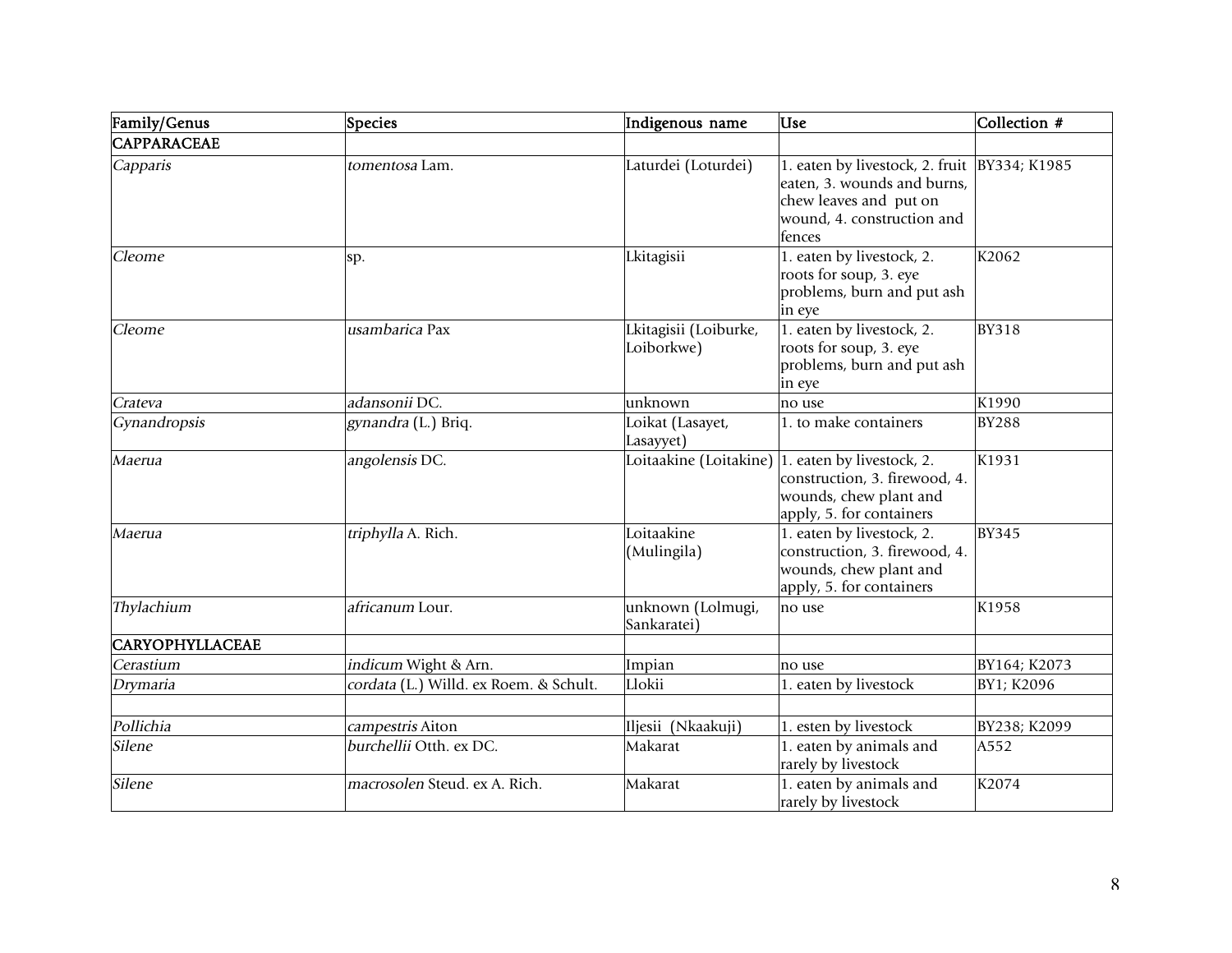| Family/Genus          | <b>Species</b>                         | Indigenous name                                               | <b>Use</b>                                                                                            | Collection #  |
|-----------------------|----------------------------------------|---------------------------------------------------------------|-------------------------------------------------------------------------------------------------------|---------------|
| Stellaria             | sennii Chiov.                          | Maasai (Sarepirepi)                                           | 1. eaten by animals and<br>rarely by livestock                                                        | <b>BY215</b>  |
| <b>CELASTRACEAEA</b>  |                                        |                                                               |                                                                                                       |               |
| Maytenus              | heterophylla (Eckl. & Zeyh.) N. Robson | Saramunai (Sagumai)                                           | 1. eaten by livestock, 2.<br>strength, boil for soup, 3.<br>fruit eaten, 4. for smoking<br>calabashes | <b>BY279</b>  |
| Mystroxylon           | aethiopicum (Thunb.) Loes.             | Saramunai (Lodo<br>nanayyoi, Saramunai)                       | 1. firewood, 2. construction<br>and fences                                                            | <b>BY319</b>  |
| <b>CHENOPODIACEAE</b> |                                        |                                                               |                                                                                                       |               |
| Chenopodium           | schraderianum Schult.                  | Lomugulale<br>(Lapuyagi, Lapuyaki)                            | no use                                                                                                | <b>BY289</b>  |
| <b>COMMELINACEAE</b>  |                                        |                                                               |                                                                                                       |               |
| Aneilema              | leiocuale K. Schum.                    | Naiteteiyai<br>(Naiteteyyai,<br>Naiteteyyei)                  | 1. eaten by livestock, 2.<br>cough in children, crush and<br>boil with milk                           | <b>BUSR</b>   |
| Commelina             | benghalensis Wall.                     | Naiteteiyai<br>(Naiteteyyai,<br>Naiteteyyei,<br>Nkaiteteyyai) | 1. eaten by livestock, 2.<br>cough in children, crush,<br>boil with milk                              | K2092         |
| Commelina             | africana L.                            | Naiteteiyai<br>(Naiteteyyai,<br>Naiteteyyei,<br>Nkaiteteyyai) | 1. eaten by livestock, 2.<br>cough in children, crush,<br>boil with milk                              | <b>BY154</b>  |
| Commelina             | foliacea Chiov.                        | Naiteteiyai<br>(Naiteteyyai,<br>Naiteteyyei,<br>Nkaiteteyyai) | 1. eaten by livestock, 2.<br>cough in children, crush,<br>boil with milk                              | <b>BY36</b>   |
| Cyanotis              | foecunda Hassk.                        | Naiteteiyai                                                   | 1. eaten by livestock, 2.<br>cough in children, crush,<br>boil with milk                              | BU9781; BY343 |
| COMMIPHORACEAE        |                                        |                                                               |                                                                                                       |               |
| Commiphora            | sp.                                    | Lekawa (Lekawap)                                              | 1. toothbrush                                                                                         | <b>BY247</b>  |
| <b>CONVOLVULACEAE</b> |                                        |                                                               |                                                                                                       |               |
| Ipomoea               | spathulata Hallier f.                  | Lokitegi                                                      | 1. eye problems, squeeze<br>and put juice in eye                                                      | <b>BY300</b>  |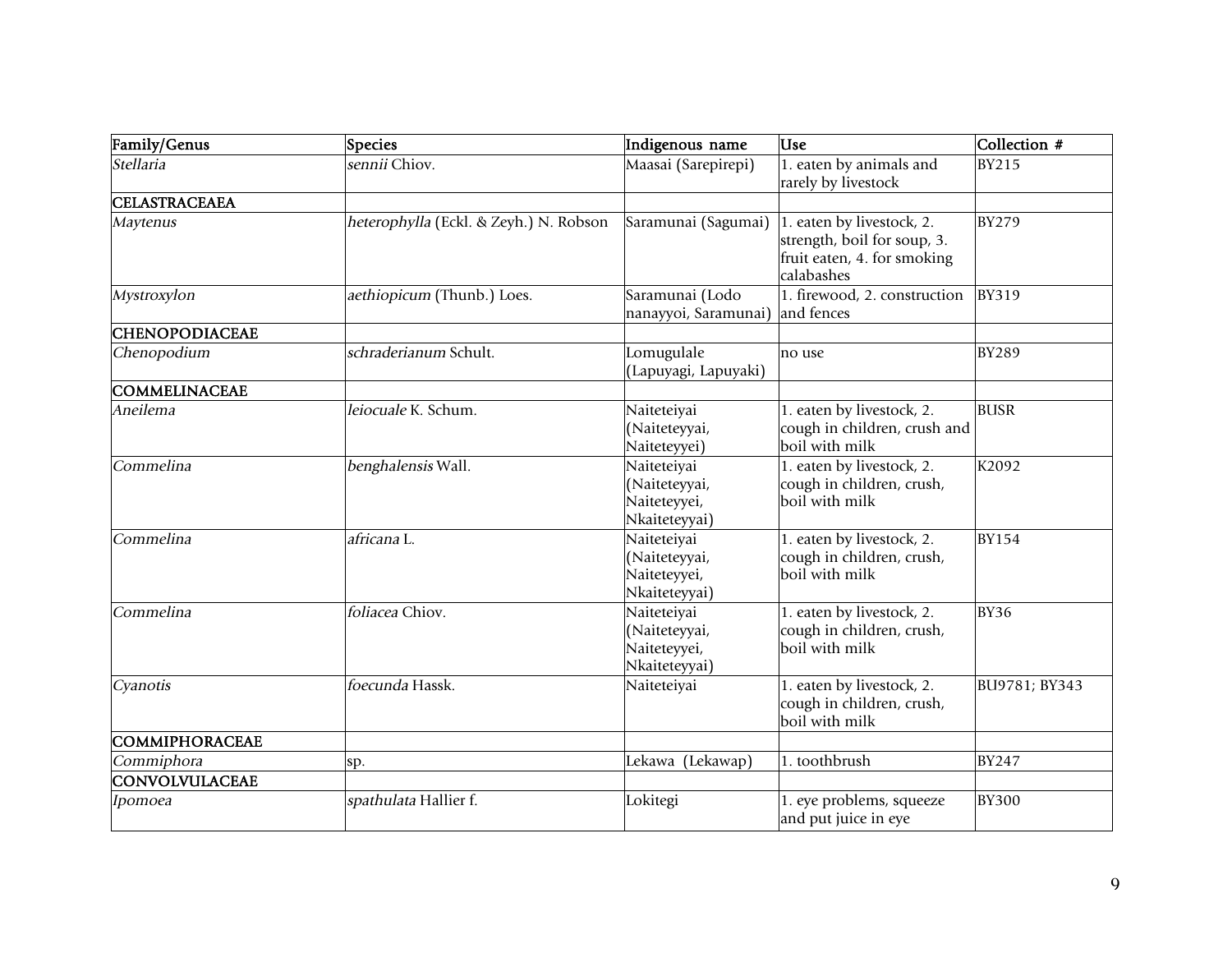| Family/Genus         | Species                                        | Indigenous name                             | <b>Use</b>                                                                                                        | Collection #      |
|----------------------|------------------------------------------------|---------------------------------------------|-------------------------------------------------------------------------------------------------------------------|-------------------|
| Ipomoea              | wightii (Wall.) Choisy                         | Lagit (Lgisoyyai,<br>Lkisoyyai, Llkiseyyai) | 1. eaten by livestock                                                                                             | <b>BY273</b>      |
| <b>CRASSULACEAE</b>  |                                                |                                             |                                                                                                                   |                   |
| Crassula             | alba Forssk.                                   | Gokudogit                                   | no use                                                                                                            | AR699; BY217      |
| Crassula             | alsinoides (Hook. f.) Engl.                    | unknown                                     | no use                                                                                                            | K2091             |
| Crassula             | nodulosa Schoenl, var. nodulosa                | Loinonondero<br>(Loinonondero)              | no use                                                                                                            | AR698; K2025      |
| Crassula             | schimperi Fisch. & C.A. Mey. ssp.<br>schimperi | Lokumeki, Lorogon<br>(Lokumeki, Lokimeki)   | 1. wounds, burn and put ash BY85, 243<br>on wound                                                                 |                   |
| Kalanchoe            | citrina Schweinf.                              | unknown (Lkicein,<br>Losisanjo)             | no use                                                                                                            | BY340, 356; K2086 |
| Kalanchoe            | densiflora Rolfe var. densflora                | Lekarate (Lekarate)                         | 1. stomach, boil for soup, 2.<br>wounds, chew and apply                                                           | BY220; K2087      |
| <b>CUCURBITACEAE</b> |                                                |                                             |                                                                                                                   |                   |
| Coccinia             | sp.                                            | Sogoroi (Loisirarui)                        | no use                                                                                                            | <b>BY255</b>      |
| Gerrardanthus        | lobatus (Cogn.) C. Jeffrey                     | Garaurau                                    | no use                                                                                                            | <b>BY307</b>      |
| Lagenaria            | abyssinica (Hook. f.) C. Jeffrey               | Lagitok (Leakitok)                          | 1. eaten by monkeys                                                                                               | <b>BY52</b>       |
| Lagenaria            | <sub>sp</sub>                                  | Lagitok (Leakitok)                          | 1. eaten by monkeys                                                                                               | <b>BY355</b>      |
| <b>CUPRESSACEAE</b>  |                                                |                                             |                                                                                                                   |                   |
| Juniperus            | procera Endl.                                  | Tarakye, Ntarakwai<br>(Ltarakwai)           | 1. eaten by livestock, 2. for<br>mattresses, 3. chew fruit for<br>sore throat                                     | A393,6162; BY188  |
| <b>CYPERACEAE</b>    |                                                |                                             |                                                                                                                   |                   |
| Cyperus              | comosipes Mattf. & Kuek. ssp.<br>Comosipes     | Seiyei                                      | 1. eaten by livestock, 2.<br>ceremonial, blessing of<br>marriage, as protection, 3.<br>fever, boil root and drink | <b>BY257</b>      |
| Cyperus              | dichroostachyus A. Rich.                       | Loperiai (Loperiai)                         | 1. eaten by livestock, 2.<br>ceremonial, blessing of<br>marriage, as protection, 3.<br>fever, boil root and drink | BY234; K1926      |
| Cyperus              | impubes Steud.                                 | Seiyei                                      | 1. eaten by livestock, 2.<br>ceremonial, blessing of<br>marriage, as protection, 3.<br>fever, boil root and drink | <b>BY261</b>      |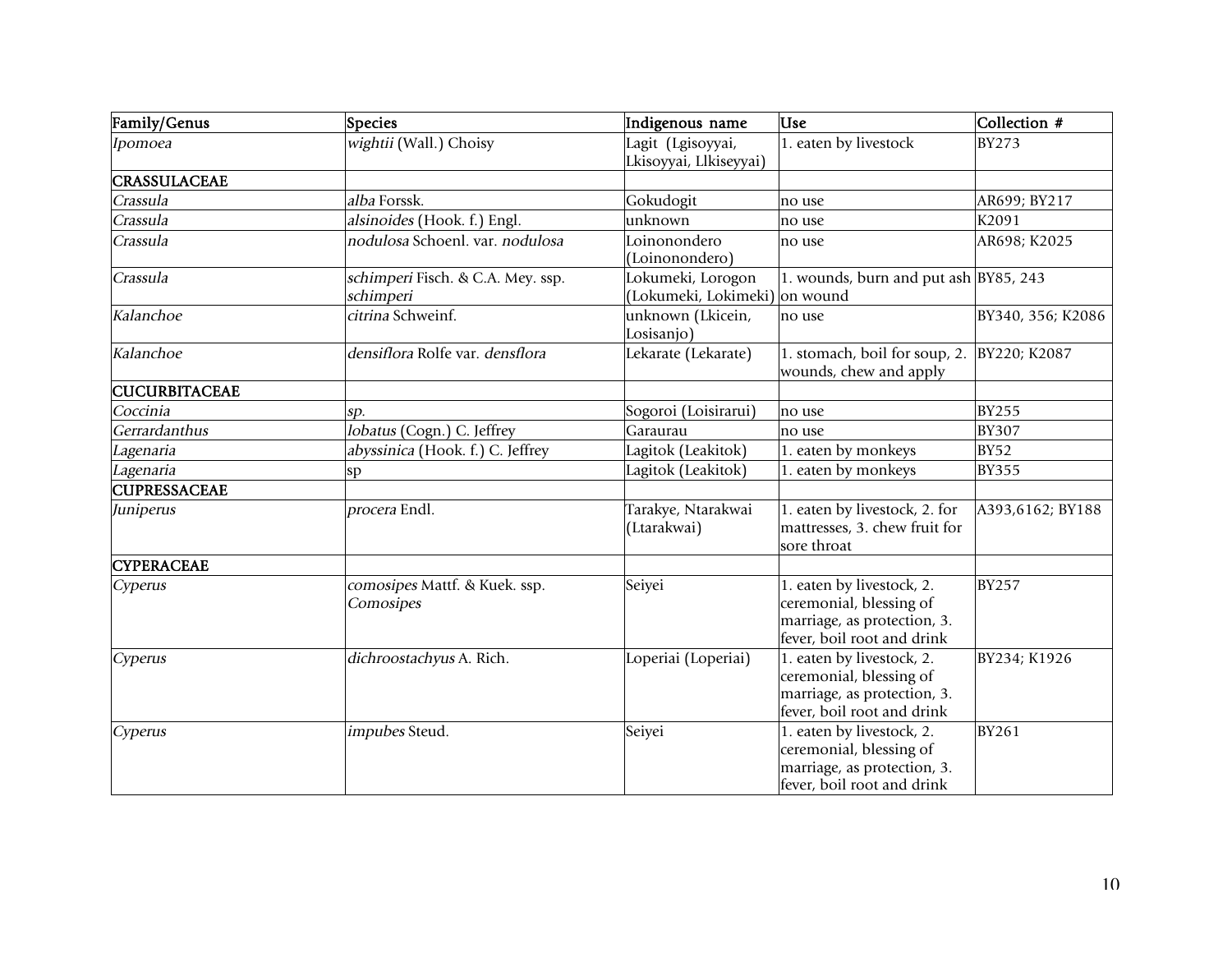| Family/Genus     | Species                                  | Indigenous name   | <b>Use</b>                                                | Collection #  |
|------------------|------------------------------------------|-------------------|-----------------------------------------------------------|---------------|
| Cyperus          | niveus Retz. var. leucocephalus (Kunth)  | Loperiai          | 1. eaten by livestock, 2.                                 | K1924         |
|                  | Fossberg                                 |                   | ceremonial, blessing of                                   |               |
|                  |                                          |                   | marriage, as protection, 3.                               |               |
|                  |                                          |                   | fever, boil root and drink                                |               |
| Cyperus          | rigidifolius Steud.                      | Loperai, Seiyai   | 1. eaten by livestock, 2.                                 | BY59, 159     |
|                  |                                          |                   | ceremonial, blessing of                                   |               |
|                  |                                          |                   | marriage, as protection, 3.                               |               |
|                  |                                          |                   | fever, boil root and drink                                |               |
| Cyperus          | rohlfsii Bieck.                          | Seiyai            | 1. eaten by livestock, 2.                                 | <b>BY342</b>  |
|                  |                                          |                   | ceremonial, blessing of                                   |               |
|                  |                                          |                   | marriage, as protection, 3.                               |               |
|                  |                                          |                   | fever, boil root and drink                                |               |
| Cyperus          | sesquiflorus (Torr.) Mattf. & Kuek. ssp. | Loroki            | 1. eaten by livestock, 2.                                 | <b>BY71</b>   |
|                  | appendiculatus (K. Schum.) Lye           |                   | ceremonial, blessing of                                   |               |
|                  |                                          |                   | marriage, as protection, 3.<br>fever, boil root and drink |               |
|                  |                                          |                   |                                                           |               |
| Cyperus          | sp.                                      | Seiyai            | 1. eaten by livestock, 2.<br>ceremonial, blessing of      | <b>BY68</b>   |
|                  |                                          |                   | marriage, as protection, 3.                               |               |
|                  |                                          |                   | fever, boil root and drink                                |               |
| Cyperus          | sp.                                      | Seiyai            | 1. eaten by livestock, 2.                                 | <b>BY160</b>  |
|                  |                                          |                   | cerem. blessing of marriage,                              |               |
|                  |                                          |                   | as protect., 3. fever, boil root                          |               |
|                  |                                          |                   | drink                                                     |               |
| Cyperus          | sp.                                      | Seiyei            | 1. eaten by livestock, 2.                                 | <b>BY246</b>  |
|                  |                                          |                   | ceremonial, blessing of                                   |               |
|                  |                                          |                   | marriage, as protection, 3.                               |               |
|                  |                                          |                   | fever, boil root and drink                                |               |
| Mariscus         | SP.                                      | Masuti (Lmasuuti) | 1. eaten by livestock                                     | <b>BY177</b>  |
| Pycreus          | niger Ruiz & Pav. ssp. elegantulus       | Loperiai          | 1. eaten by livestock, 2.                                 | K1925         |
|                  | (Steud.) Lye.                            |                   | ceremonial, blessing of                                   |               |
|                  |                                          |                   | marriage, as protection, 3.                               |               |
|                  |                                          |                   | fever, boil root and drink                                |               |
| Schoenoxiphium   | lehmannii (Nees) Steud                   | Seteti (Serteet)  | 1. eaten by livestock                                     | <b>BU9819</b> |
| DENNSTAEDTIACEAE |                                          |                   |                                                           |               |
| Hypolepis        | goetzei Reimers                          | Naigerigero       | no use                                                    | C0.139        |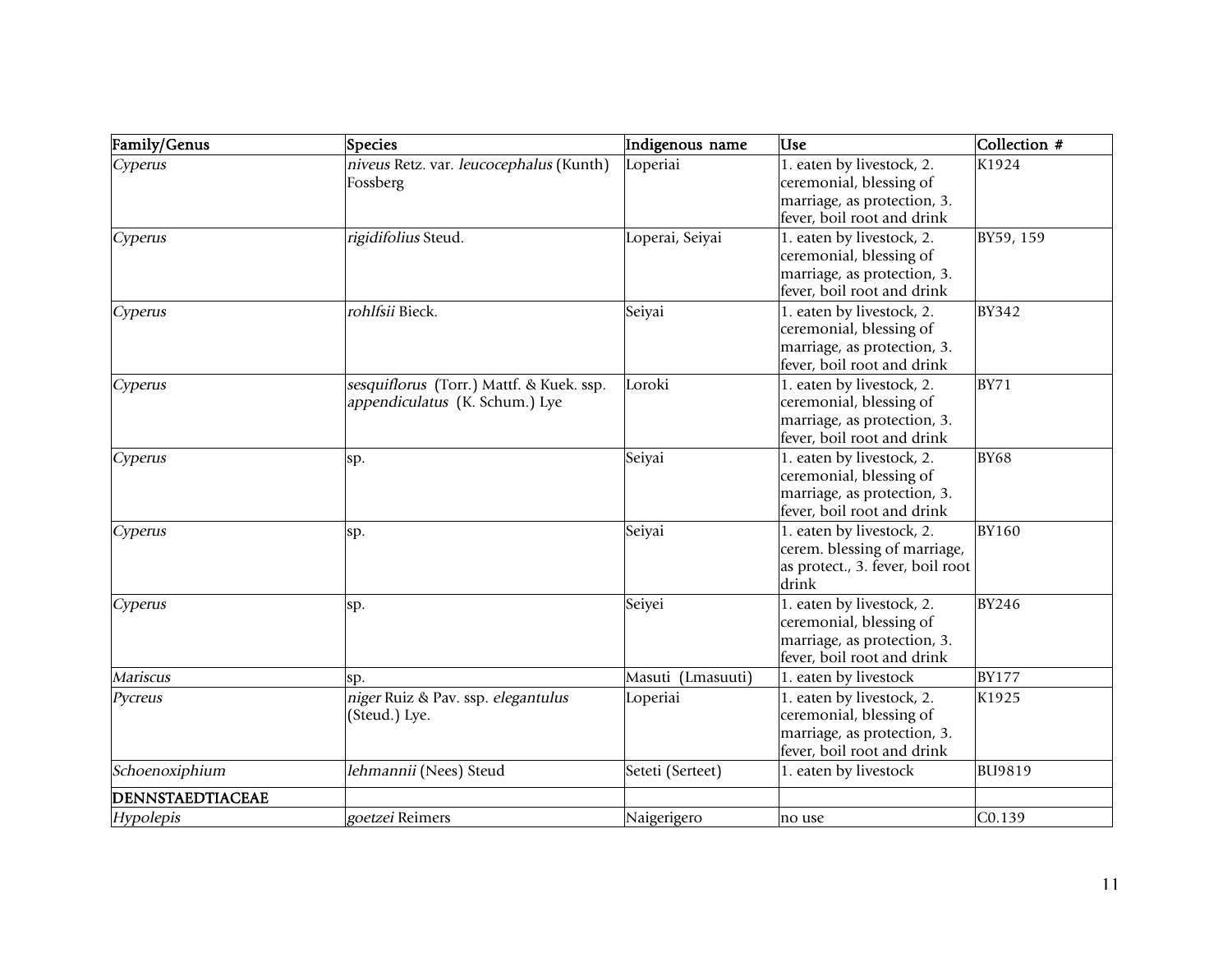| Family/Genus           | Species                                                                   | Indigenous name           | <b>Use</b>                                           | Collection #                          |
|------------------------|---------------------------------------------------------------------------|---------------------------|------------------------------------------------------|---------------------------------------|
| Pteridium              | aquilinum (L.) Kuhn.                                                      | Naigerigero               | no use                                               | <b>BY194</b>                          |
| <b>DIPSACACEAE</b>     |                                                                           |                           |                                                      |                                       |
| <b>Dipsacus</b>        | pinnatifidus A. Rich.                                                     | Lorugun                   | no use                                               | AR704; BU9821;<br>BY184; K2003        |
| Scabiosa               | columbaria L.                                                             | unknown                   | no use                                               | A555; AR696;<br>C0.123; K2075         |
| Scabiosa               | columbaria L.                                                             | unknown                   | no use                                               | A555; AR696;<br>C0.123; K2075         |
| DRACAENACEAE           |                                                                           |                           |                                                      |                                       |
| Dracaena               | afromontana Mildbr.                                                       | Lkaajo (Nkakidonit)       | 1. for making small<br>containers                    | <b>BY21</b>                           |
| Dracaena               | ellenbeckiana Engl.                                                       | Gokudogit<br>(Nkakidonit) | 1. for making small<br>containers                    | <b>BY358</b>                          |
| <b>DRYOPTERIDACEAE</b> |                                                                           |                           |                                                      |                                       |
| Arachniodes            | foliosa (C.Chr.) Schelpe                                                  | Naigerigero               | no use                                               | CO.13                                 |
| Polystichum            | fuscopaleaceum Alston                                                     | Negerigero                | no use                                               | B23; BU9803,<br>9796; BY50;<br>C0.147 |
| <b>ERICACEAE</b>       |                                                                           |                           |                                                      |                                       |
| Agauria                | salicifolia (Lam.) Oliv.                                                  | unknown                   | no use                                               | K1970                                 |
| Erica                  | arborea L.                                                                | Lemario                   | 1. firewood                                          | B214; BY171;<br>C0.118; K2018         |
| Erica                  | mannii (Hook. f.) Beentje ssp.<br>usambarensis (Alm & T.C.E. Fr.) Beentje | Uali                      | 1. firewood                                          | <b>BY187</b>                          |
| <b>EUPHORBIACEAE</b>   |                                                                           |                           |                                                      |                                       |
| Acalypha               | fruticosa Forssk. var. euglandulosa<br>Radcl.-Sm.                         | Siati (Siaiti, Ibor)      | 1. eaten by livestock, 2.<br>construction, 3. arrows | K1994                                 |
| Acalypha               | fruticosa Forssk. var. fruticosa                                          | Siati (Siaiti, Ibor)      | 1. eaten by livestock, 2.<br>construction, 3. arrows | <b>B121</b>                           |
| Acalypha               | volkensii Pax                                                             | Gomei                     | 1. eaten by livestock, 2.<br>construction, 3. arrows | BY260; K1995                          |
| <b>Bridelia</b>        | micrantha (Hochst.) Baill.                                                | Loisiteti (Lapironit)     | no use                                               | 1906; K1943                           |
| Clutia                 | abyssinica Jaub. & Spach. var. abyssinica                                 | Logul                     | no use                                               | B142; BY193                           |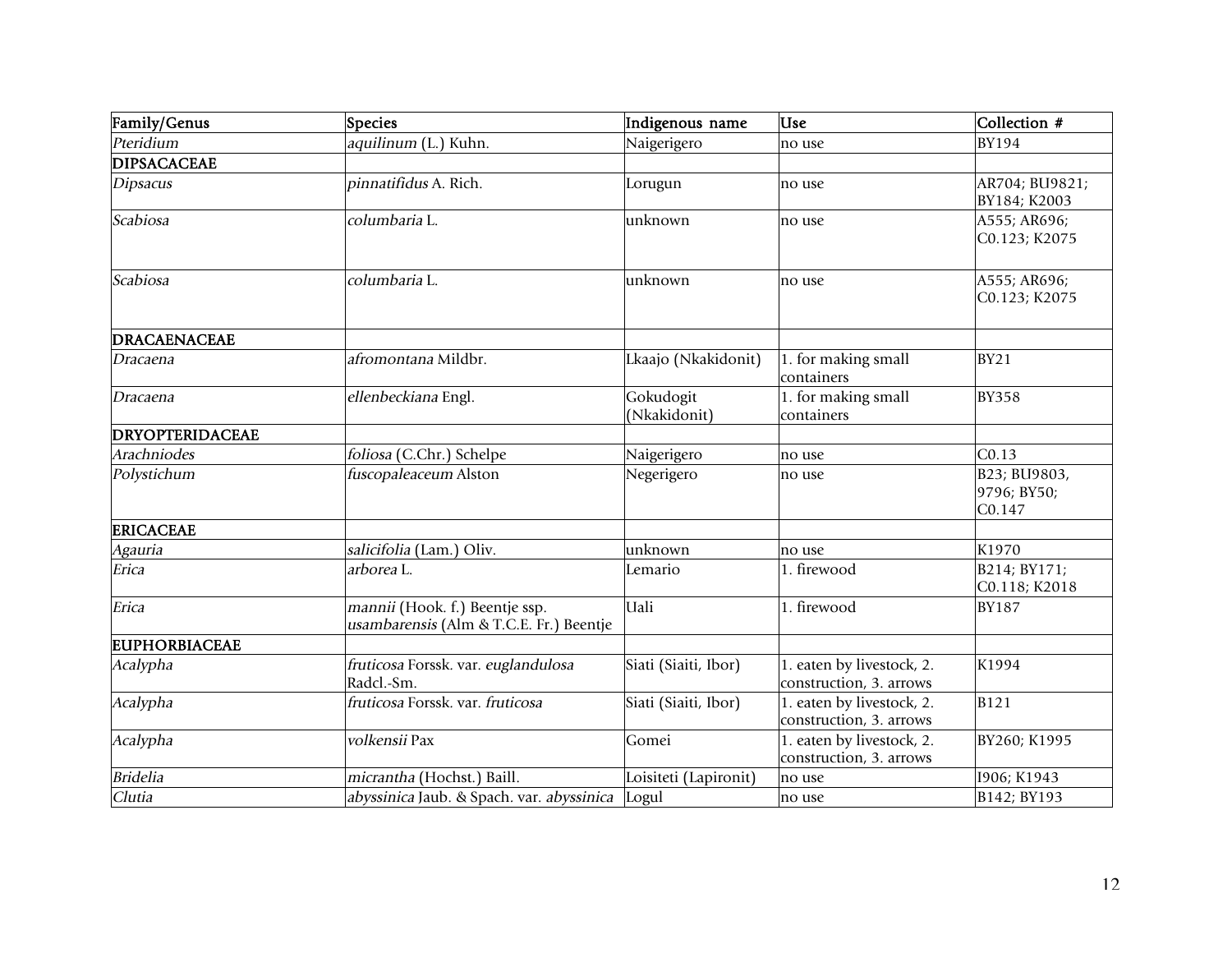| Family/Genus | Species                               | Indigenous name                                                         | <b>Use</b>                                                                                                                                               | Collection #                                |
|--------------|---------------------------------------|-------------------------------------------------------------------------|----------------------------------------------------------------------------------------------------------------------------------------------------------|---------------------------------------------|
| Croton       | dichogamus Pax                        | Lakirding'ai<br>(Lakirdenai,<br>Loiborbene, Nkitarru,<br>Nakayyapiyapi) | 1. malaria, boil root in<br>water, drink, 2. stomach,<br>boil root, drink, 3. chest<br>problems, boil root, drink,<br>4. firewood, 5. construction       | <b>B27</b>                                  |
| Croton       | megalocarpus Hutch.                   | Lmargweet<br>(Lmaragweet,<br>Lmarakweet)                                | 1. eaten by livestock, 2.<br>malaria, boil root in water,<br>drink, 3. stomach, boil root,<br>drink, 4. chest problems,<br>boil root, drink, 5. firewood | K1961                                       |
| Euphorbia    | brevicornu Pax                        | Lpwoi                                                                   | no use                                                                                                                                                   | <b>BY56</b>                                 |
| Euphorbia    | depauperata A. Rich. var. depauperata | Lorte                                                                   | no use                                                                                                                                                   | <b>BY170</b>                                |
| Euphorbia    | heterochroma Pax                      | Lkelelit (Ncelelit)                                                     | 1. malaria, fever, boil in<br>soup, 2. gonorrhoea, boil in<br>soup, 3. chest problems,<br>boil as tea                                                    | <b>BY361</b>                                |
| Euphorbia    | nyikae Pax var. nyikae                | Loparaa                                                                 | 1. malaria, boil in soup, 2.<br>wounds and burns, put latex<br>on wound                                                                                  | <b>BY359</b>                                |
| Phyllanthus  | fischeri Pax                          | Lokirisai                                                               | 1. eaten by livestock, 2.<br>firewood                                                                                                                    | K2017                                       |
| Phyllanthus  | sepialis Muell.-Arg.                  | Lokirisai                                                               | 1. eaten by livestock, 2.<br>firewood                                                                                                                    | <b>B122</b>                                 |
| FABACEAE     |                                       |                                                                         |                                                                                                                                                          |                                             |
| Amphicarpa   | africana (Hook. f.) Harms             | unknown                                                                 | no use                                                                                                                                                   | K1915                                       |
| Argyrolobium | fischeri Thunb.                       | unknown                                                                 | no use                                                                                                                                                   | AR703; B30;<br>C0.113                       |
| Cadia        | purpurea (Picc.) Aiton                | Lkigiriai (Lgigiriai)                                                   | 1. eaten by livestock, 2.<br>firewood, 3. construction<br>and fences, 4. against flees<br>and parasites, crush, put in<br>water, wash                    | BY333; I899;<br>JBH69/51;<br>JB11777; K1905 |
| Desmodium    | repandum (Vahl.) DC.                  | Ladakat (Ladakat<br>orok)                                               | 1.eaten by livestock and<br>wild animals, 2.<br>construction                                                                                             | K1918                                       |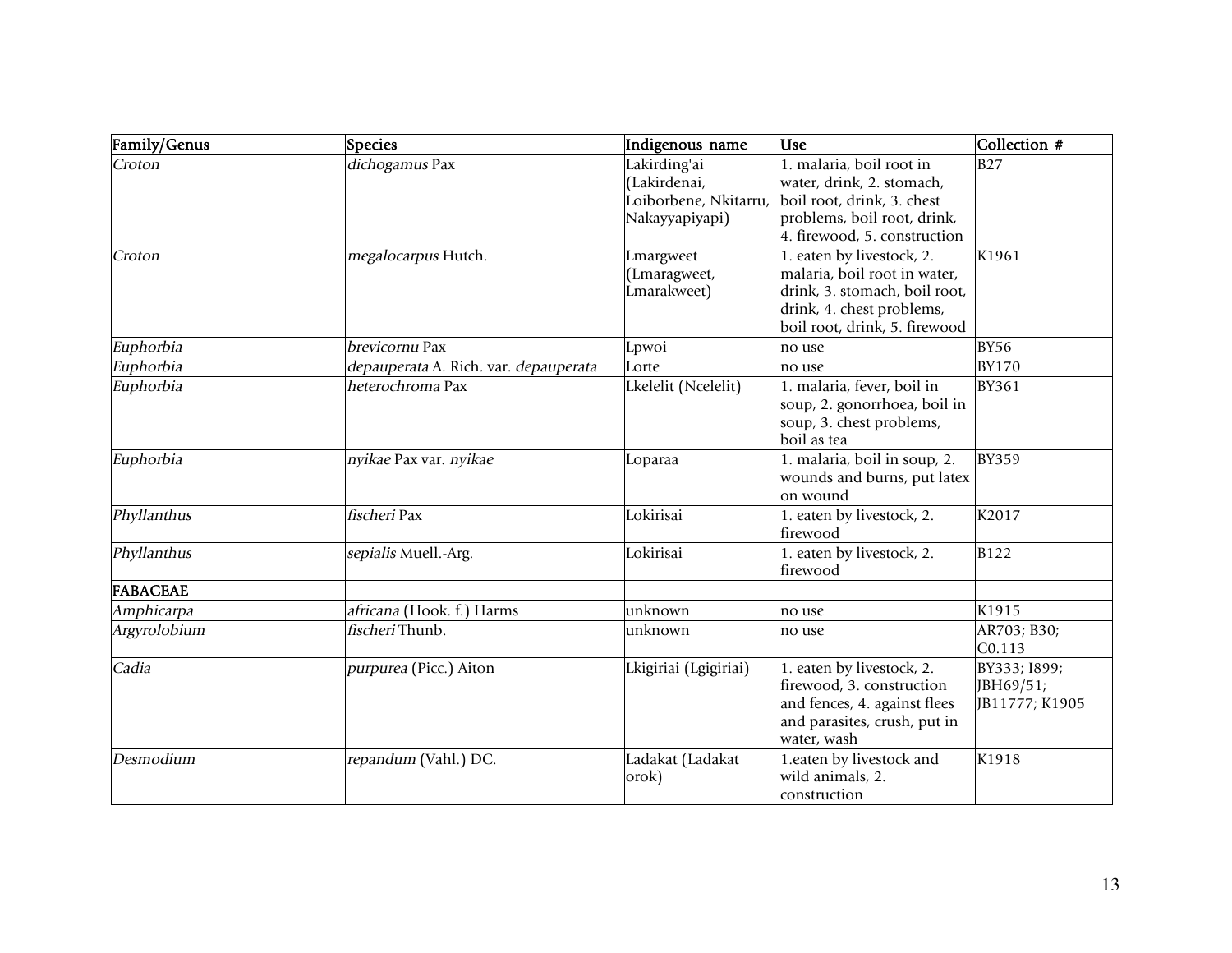| Family/Genus    | Species                                                                                    | Indigenous name                              | <b>Use</b>                                                                    | Collection #                |
|-----------------|--------------------------------------------------------------------------------------------|----------------------------------------------|-------------------------------------------------------------------------------|-----------------------------|
| <b>Dolichos</b> | Sericeus E. Mey. ssp. sericeus                                                             | Lmontoi (Lmontoi,<br>Mentei)                 | no use                                                                        | <b>B320</b>                 |
| Glycine         | wightii (Wight & Arn.) ssp. labialis (A.<br>Rich.) Verdc. var. mearsii (De Wild)<br>Verdc. | unknown                                      | no use                                                                        | K1917; I905                 |
| Indigofera      | atriceps Hook. f. ssp. atriceps                                                            | Imiim (Imiim)                                | 1. eaten by livestock, 2.<br>toothbrush, 3. cosmetic for<br>blackening lips   | K1909                       |
| Indigofera      | lupatana Baker f.                                                                          | Lobobo (Lobobo le<br>tabasi)                 | 1. eaten by animals and<br>rarely by livestock                                | K1912                       |
| Indigofera      | schimperi Jaub. & Spach. var. schimperi                                                    | unknown                                      | no use                                                                        | G5192                       |
| Indigofera      | swaziensis Bolus var. swaziensis                                                           | unknown                                      | no use                                                                        | K1910                       |
| Indigofera      | volkensii Taub.                                                                            | Dabibi                                       | no use                                                                        | BY37; G5190A                |
| Kotschya        | recurvifolia (Taub.) F. White ssp.<br>keniensis Verdc.                                     | unknown                                      | no use                                                                        | CO.119                      |
| Lablab          | purpureus (L.) Sweet ssp. uncinatus<br>Verdc.                                              | unknown                                      | no use                                                                        | K1922                       |
| Lotus           | goetzei Harms                                                                              | unknown                                      | no use                                                                        | K1911                       |
| Mucuna          | gigantea (Willd.) DC. ssp. quadrialata<br>(Baker) Verdc.                                   | Larashi                                      | no use                                                                        | <b>BY298</b>                |
| Ormocarpum      | trachycarpum (Taub.) Harms                                                                 | Lkigeria (Lkegweita,<br>Lkekantei, Lkigeria) | 1. eaten by livestock, 2.<br>fences, 3. sticks, 4. fruit<br>edible            | K1937                       |
| Psoralea        | foliosa Oliv.                                                                              | unknown                                      | no use                                                                        | A537                        |
| Tephrosia       | interrupta Engl. ssp. interrupta                                                           | Silikai (Silik)                              | 1. eaten by animals and<br>rarely by livestock                                | A559; B133;<br>G5204; K1908 |
| Teramnus        | labialis (L.f.) Spreng. ssp. labialis var.<br>abyssinicus (A. Rich.) Verdc.                | unknown                                      | no use                                                                        | K1920                       |
| Trifolium       | semipilosum Fresen. var. semipilosum                                                       | unknown                                      | no use                                                                        | <b>B204</b>                 |
| Vigna           | schimperi Baker                                                                            | Loiyeti                                      | 1. eaten by livestock, 2. root  BY34; K1916<br>edible                         |                             |
| Zornia          | setosa Baker f. ssp. obovata (Baker f.) J.<br>Leon & Milne-Redh.                           | Ragai                                        | no use                                                                        | <b>BY91</b>                 |
| FLACOURTIACEAE  |                                                                                            |                                              |                                                                               |                             |
| Dovyalis        | abyssinica (A. Rich.) Warb.                                                                | Limoroo (Lumuroo,<br>Lmoroo)                 | 1. eaten by livestock, 2. fruit BY158; K1965<br>eaten, 3. firewood, 4. fences |                             |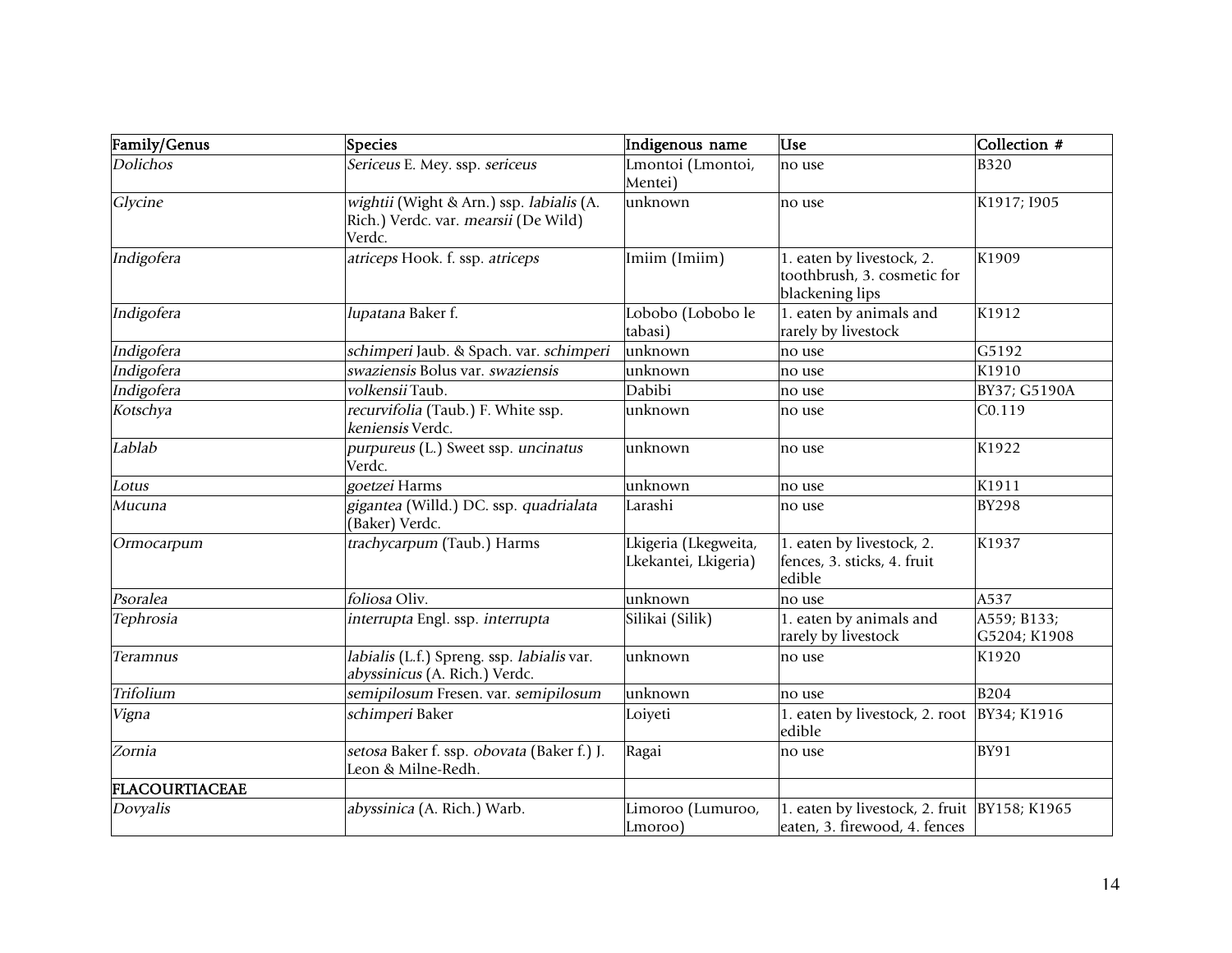| Family/Genus         | Species                                                                | Indigenous name          | <b>Use</b>                                                           | Collection #                  |
|----------------------|------------------------------------------------------------------------|--------------------------|----------------------------------------------------------------------|-------------------------------|
| Trimeria             | grandifolia (Burkill) Sleumer ssp. tropica Ledat (Ledat)               |                          | 1. malaria, boil plant and<br>drink                                  | <b>B39</b>                    |
| <b>GERANIACEAE</b>   |                                                                        |                          |                                                                      |                               |
| Geranium             | aculeolatum Oliv.                                                      | Loitenenei               | no use                                                               | K2038                         |
| Geranium             | arabicum Forssk.                                                       | Loitenenei               | no use                                                               | B201; BY190A;<br>K2036        |
| Pelargonium          | alchemilloides (L.) Ait. f. ssp.<br>multibracteatum (A. Rich.) Kokwaro | Logororeki<br>(Letamesi) | 1. eaten by animals and<br>rarely by livestock                       | B205; BU9757;<br><b>BY244</b> |
| Pelargonium          | whytei Baker                                                           | Logororeki               | 1. eaten by animals and<br>rarely by livestock                       | K2037                         |
| <b>GUTTIFERAE</b>    |                                                                        |                          |                                                                      |                               |
| Garcinia             | livingstonei T. Anderson                                               | Lgarsoyi (Lgarsoyi)      | 1. firewood                                                          | <b>BY337</b>                  |
| Hypericum            | kiboense Oliv.                                                         | unknown                  | no use                                                               | A558                          |
| Hypericum            | revolutum Vahl.                                                        | Supat                    | 1. firewood                                                          | A562; BY191;<br>C0.177; K1932 |
| Hypericum            | roeperanum A. Rich.                                                    | Supat                    | 1. firewood                                                          | K1934                         |
| <b>HALORAGACEAE</b>  |                                                                        |                          |                                                                      |                               |
| Gunnera              | perpensa L.                                                            | Larau                    | no use                                                               | BU9788; BY230                 |
| <b>HYACINTHACEAE</b> |                                                                        |                          |                                                                      |                               |
| Albuca               | <i>abyssinica</i> Jacq.                                                | Naimarasui               | 1. eaten by wild animals                                             | <b>BY157</b>                  |
| <b>HYPOXIDACEAE</b>  |                                                                        |                          |                                                                      |                               |
| Hypoxis              | kilimanjarica Baker ssp. kilimanjarica                                 | Ilkurotii                | 1. eaten by animals and<br>rarely by livestock                       | BU9776; BY90                  |
| Hypoxis              | obtusa Burch.                                                          |                          | Siederi (Naingungnai) 1. eaten by animals and<br>rarely by livestock | <b>BY214</b>                  |
| <b>IRIDACEAE</b>     |                                                                        |                          |                                                                      |                               |
| Aristea              | alata Baker                                                            | Lara, Suoderi            | 1. eaten by animals and<br>rarely by livestock                       | A535; BY79                    |
| Gladiolus            | goetzei Harms                                                          | Bolorio                  | no use                                                               | AR701                         |
| Gladiolus            | newii Bak.                                                             | Bolorio                  | no use                                                               | <b>BY218</b>                  |
| <b>JUNCACEAE</b>     |                                                                        |                          |                                                                      |                               |
| Juncus               | oxycarpus Kunth.                                                       | Likwashe                 | no use                                                               | BU9760; BY81                  |
| <b>LAMIACEAE</b>     |                                                                        |                          |                                                                      |                               |
| Aeollanthus          | repens Oliv                                                            | Sakurudumi               | no use                                                               | <b>BY259</b>                  |
| <b>Becium</b>        | decumbens (Guerke) A.J. Paton                                          | Loisau                   | 1. eaten by livestock                                                | <b>BY78</b>                   |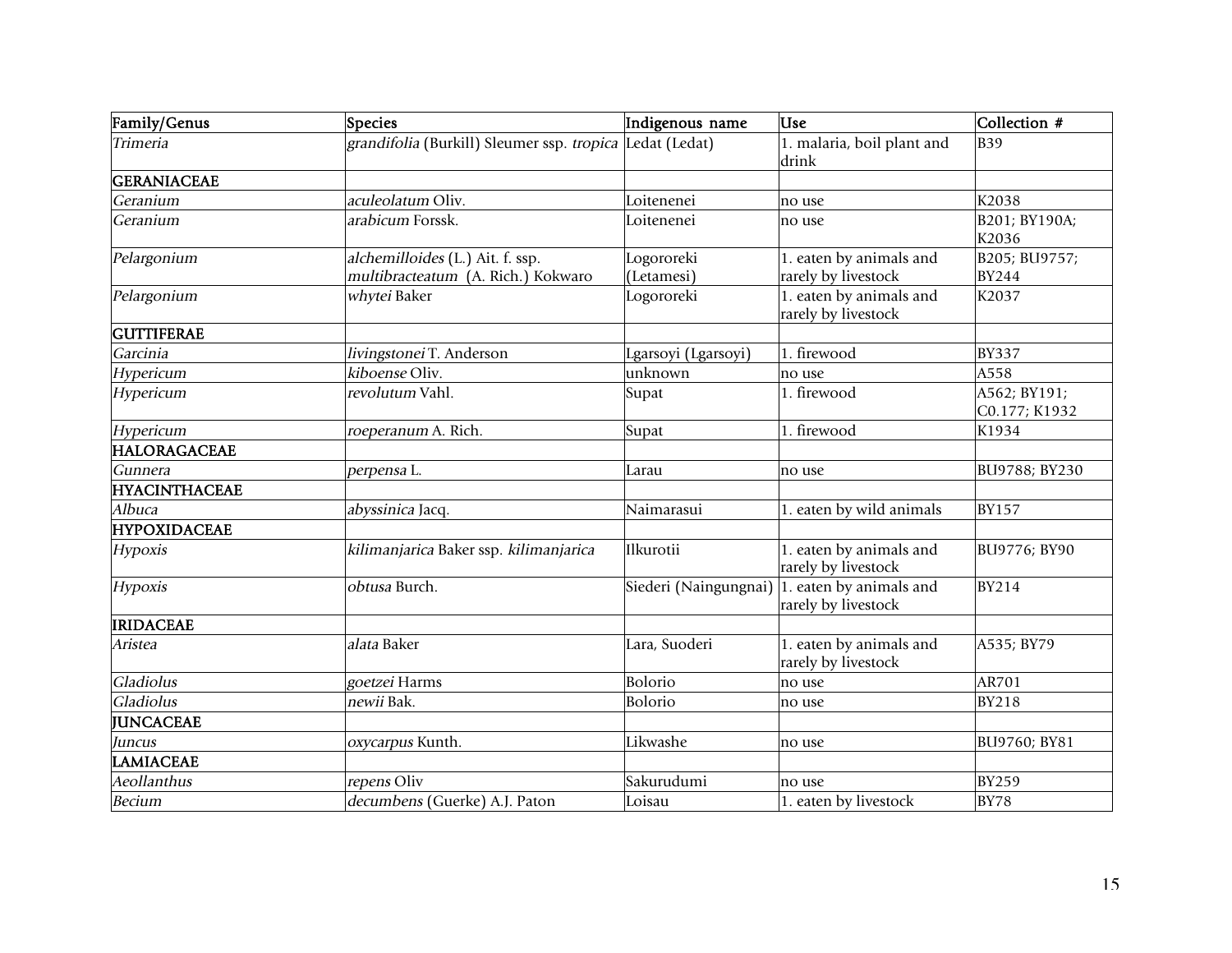| Family/Genus    | Species                                                | Indigenous name                                     | <b>Luse</b>                                           | Collection #            |
|-----------------|--------------------------------------------------------|-----------------------------------------------------|-------------------------------------------------------|-------------------------|
| <b>Becium</b>   | obovatum (E. Mey. ex Benth.) N.E.<br>Br.var. capitatum | Lorriambiti<br>(Lorriambiti)                        | no use                                                | AR700; K2094            |
| Leonotis        | nepetifolia (L.) R. Br.                                | Gishieni (Lkiceni,<br>Lcicieni)                     | 1. abortion, soak leaves in<br>water, drink           | <b>BY60</b>             |
| Leucas          | grandis Guerke                                         | unknown                                             | no use                                                | G5214; K2089            |
| Leucas          | urticifolia (Vahl) R. Br. var. annulata<br>Sebald      | Lomasigarai<br>(Lolpidipid, Lturle)                 | 1. eaten by livestock                                 | <b>BY283</b>            |
| Ocimum          | suave Willd.                                           | Lemuran<br>Lomunyaani,<br>Lominyani,<br>Leminyaani) | 1. eaten by livestock, 2.<br>leaves smoked            | BY281; K2002            |
| Plectranthus    | barbatus Andr.                                         | Lbolan (Lolan,<br>Lbalan)                           | 1. eaten by livestock, 2.<br>strength, boil with soup | K1992                   |
| Plectranthus    | edulis (Vatke) Agnew                                   | Lekeldei                                            | 1. eaten by livestock, 2.<br>strength, boil with soup | <b>BY233</b>            |
| Plectranthus    | grandicalyx E.A. Bruce                                 | Lokuruki                                            | 1. eaten by livestock, 2.<br>strength, boil with soup | <b>BY84</b>             |
| Plectranthus    | <i>igniriaus</i> (Schweinf.) Agnew                     | Saalai (Saali)                                      | 1. eaten by livestock, 2.<br>strength, boil with soup | G5216                   |
| Plectranthus    | sylvestris Guerke                                      | Laamarat (Saali le<br>ntim)                         | 1. eaten by livestock, 2.<br>strength, boil with soup | <b>BY70</b>             |
| Salvia          | nilotica (Juss.) Jacq.)                                | Lamuran                                             | no use                                                | BY23; K2066             |
| Satureia        | abyssinica (Benth.) Briq.                              | Lekeneia (Lekeneyya)                                | 1. eaten by livestock                                 | AR691; B115;<br>C0.112  |
| Satureia        | biflora (D. Don.) Benth.                               | Lanana (Lekeneyya)                                  | 1. eaten by livestock                                 | BY181; C0.109;<br>K2029 |
| Satureia        | pseudosimensis Brenan                                  | Naitarakwai                                         | 1. eaten by livestock, 2.<br>leaves for tea           | <b>BY205</b>            |
| Satureia        | sp.                                                    | Saina                                               | 1. eaten by livestock                                 | BY192                   |
| Satureia        | SD.                                                    | Sunoni                                              | 1. eaten by livestock                                 | <b>BY29</b>             |
| Tinnea          | aethiopica Kotschy ex Hook. f.                         | Lmanture (Logildia,<br>Logolkeek, Lokildia)         | 1. eaten by livestock, 2.<br>firewood                 | <b>BY326</b>            |
| <b>LINACEAE</b> |                                                        |                                                     |                                                       |                         |
| Linum           | keniense T.C.E. Fr.                                    | unknown                                             | no use                                                | <b>BU9780</b>           |
| Linum           | volkensii Engl.                                        | Mani                                                | no use                                                | A547; BY95              |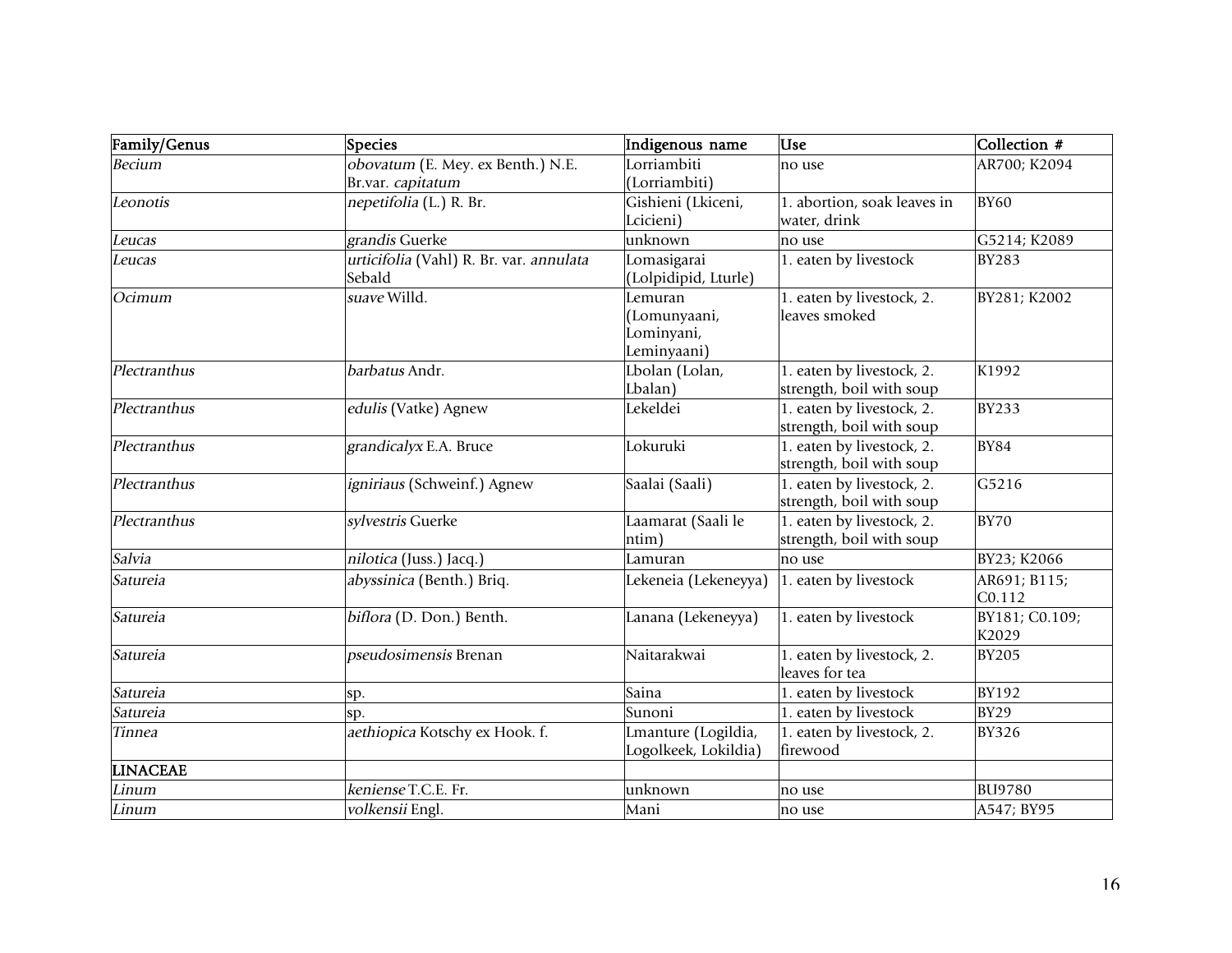| Family/Genus        | Species                                                           | Indigenous name                  | <b>Use</b>                                                                                                                                                                                                     | Collection #  |
|---------------------|-------------------------------------------------------------------|----------------------------------|----------------------------------------------------------------------------------------------------------------------------------------------------------------------------------------------------------------|---------------|
| <b>LOBELIACEAE</b>  |                                                                   |                                  |                                                                                                                                                                                                                |               |
| Lobelia             | giberroa Hemsl.                                                   | Lekeldei                         | no use                                                                                                                                                                                                         | <b>BY236</b>  |
| Lobelia             | holstii Engl.                                                     | Segeet                           | 1. eaten by livestock, 2. for                                                                                                                                                                                  | A566; BY207;  |
|                     |                                                                   |                                  | mattresses                                                                                                                                                                                                     | C0.124; K2085 |
| <b>Monopsis</b>     | stellarioides (C. Presl.) Urb. ssp.<br>schimperiana (Urb.) Thulin | Maasai                           | no use                                                                                                                                                                                                         | <b>BY202</b>  |
| LOGANIACEAE         |                                                                   |                                  |                                                                                                                                                                                                                |               |
| Nuxia               | congesta Fresen.                                                  | Lgotoi (Ntapukai,<br>Lmusuncak)  | 1. eaten by livestock, 2. fruit B25; BY182<br>edible, 3. firewood, 4. fences                                                                                                                                   |               |
| <b>LORANTHACEAE</b> |                                                                   |                                  |                                                                                                                                                                                                                |               |
| Agelanthus          | elegantulus (Egl.) Polhill & Wiens                                | Narodenyai                       | no use                                                                                                                                                                                                         | <b>BU9758</b> |
| Englerina           | woodfordioides (Schweinf.) Balle                                  | Narodenyai                       | no use                                                                                                                                                                                                         | <b>BY40</b>   |
| <b>MALVACEAE</b>    |                                                                   |                                  |                                                                                                                                                                                                                |               |
| Abutilon            | hirtum (Lam.) Sweet                                               | Sulubei (Sulubei)                | 1. eaten by livestock, 2.<br>strings for joining sticks, 3.<br>to expel placenta after birth<br>boil root in milk or water                                                                                     | K2008         |
| Abutilon            | longicuspe A. Rich.                                               | Sulubei (Sulubei)                | 1. eaten by lifestock, 2.<br>strings for joining sticks, 3.<br>to expel placenta after birth<br>boil root in milk or water                                                                                     | K1986         |
| Abutilon            | mauritianum (Jacq.) Sweet                                         | Sulubei (Sulubei)                | 1. eaten by lifestock, 2.<br>strings for joining sticks, 3.<br>to expel placenta after birth<br>boil root in milk/water                                                                                        | K2010, 2013   |
| Hibiscus            | fuscus Garcke                                                     | Lokimekii (Lokimek<br>lo ldonyo) | 1. eaten by animals and<br>rarely by livestock, 2.<br>wounds, burn and put ash<br>on wound, 3. strings to join<br>sticks, 4. ceremonial, make<br>protective strings or burn<br>plant and mark body with<br>ash | <b>BY286</b>  |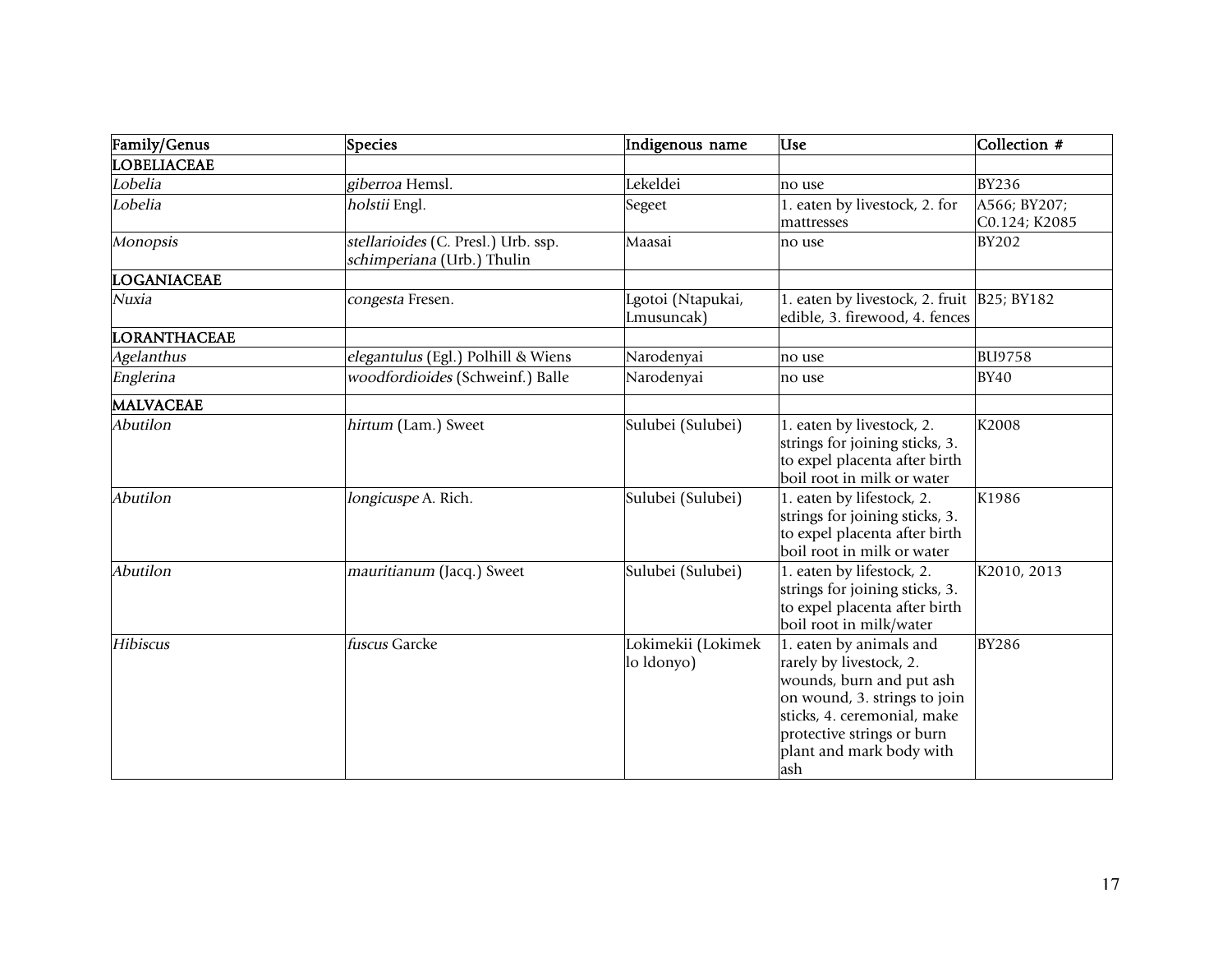| Family/Genus | Species                 | Indigenous name            | <b>Use</b>                                                                                                                                                                                                     | Collection # |
|--------------|-------------------------|----------------------------|----------------------------------------------------------------------------------------------------------------------------------------------------------------------------------------------------------------|--------------|
| Hibiscus     | ludwigii Eckl. & Zeyh.  | Lkimanshoi                 | 1. eaten by animals and<br>rarely by livestock, 2.<br>wounds, burn and put ash<br>on wound, 3. strings to join<br>sticks, 4. ceremonial, make<br>protective strings or burn<br>plant and mark body with<br>ash | <b>B29</b>   |
| Hibiscus     | sp.                     | Lkimanshoi                 | 1. eaten by animals and<br>rarely by livestock, 2.<br>wounds, burn and put ash<br>on wound, 3. strings to join<br>sticks, 4. ceremonial, make<br>protective strings or burn<br>plant and mark body with<br>ash | <b>B130</b>  |
| Hibiscus     | vitifolius L.           | Lkimanshoi<br>(Nakodonyyo) | 1. eaten by animals and<br>rarely by livestock, 2.<br>wounds, burn and put ash<br>on wound, 3. strings to join<br>sticks, 4. ceremonial, make<br>protective strings or burn<br>plant and mark body with<br>ash | K2009        |
| Pavonia      | kilimandscharica Guerke | Lurabarara                 | no use                                                                                                                                                                                                         | K2011        |
| Pavonia      | patens (Andr.) Chiov.   | Lurabarara                 | no use                                                                                                                                                                                                         | <b>BY82</b>  |
| Pavonia      | urens Cav.              | Sabai                      | no use                                                                                                                                                                                                         | <b>BY97</b>  |
| Sida         | rhombifolia L.          | Desiriko                   | 1. eaten by animals and<br>rarely by livestock                                                                                                                                                                 | K2014        |
| Sida         | tenuicarpa Vollesen     | Desiriko (Lonini)          | 1. eaten by animals and<br>rarely by livestock                                                                                                                                                                 | <b>BY167</b> |
| MELIACEAE    |                         |                            |                                                                                                                                                                                                                |              |
| Turraea      | abyssinica A. Rich.     | Reteti                     | 1. fruit edible, 2. rungus, 3.<br>firewood                                                                                                                                                                     | <b>BY280</b> |
| Turraea      | holstii Guercke         | Reteti                     | 1. fruit edible, 2. rungus, 3.<br>firewood                                                                                                                                                                     | <b>BUSR</b>  |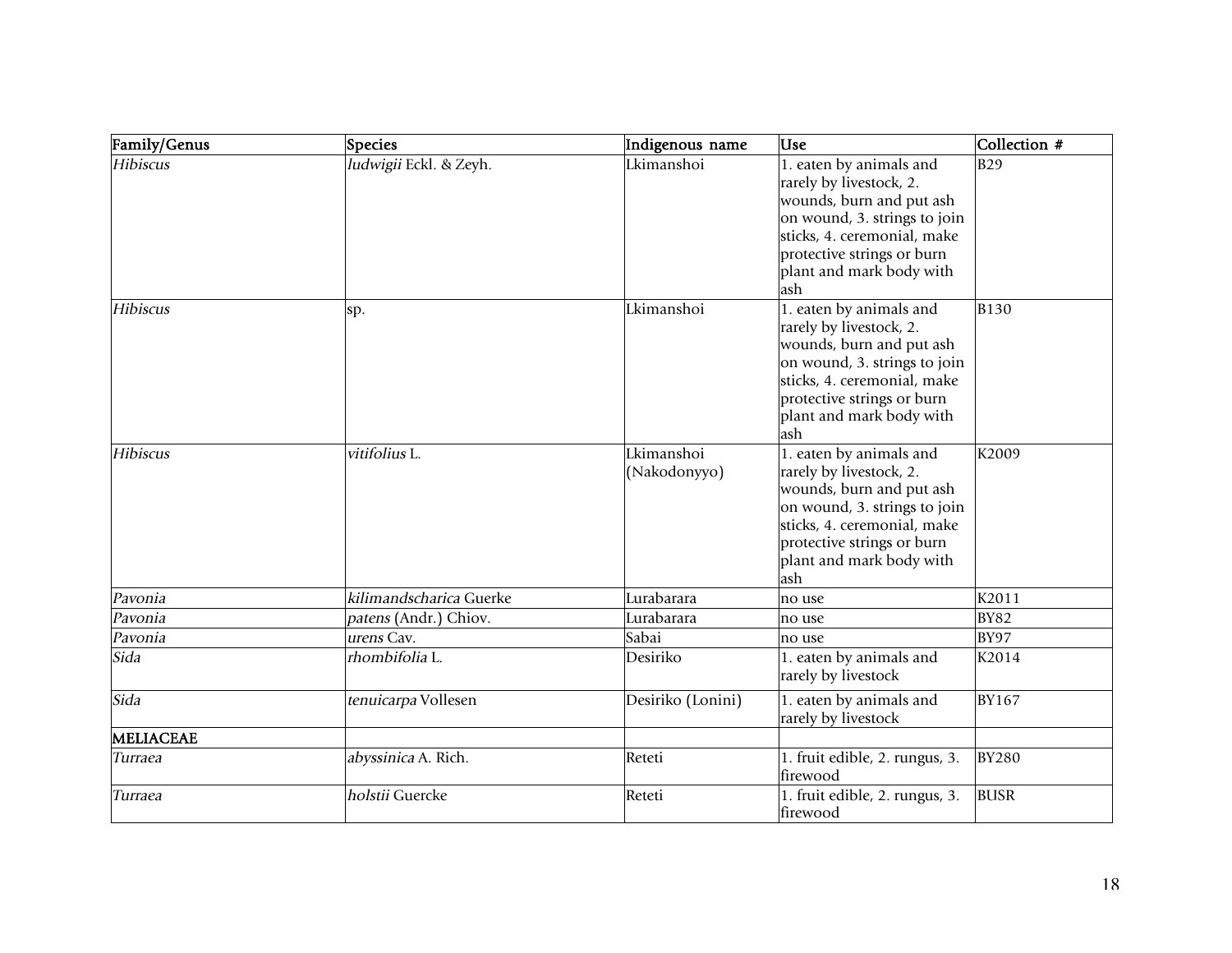| Family/Genus       | Species                                       | Indigenous name                    | <b>Use</b>                                                                                                                                                            | Collection #      |
|--------------------|-----------------------------------------------|------------------------------------|-----------------------------------------------------------------------------------------------------------------------------------------------------------------------|-------------------|
| MENISPERMACEAE     |                                               |                                    |                                                                                                                                                                       |                   |
| Cocculus           | pendulus (J.R. Forst. & G. Forst) Diels       | unknown                            | no use                                                                                                                                                                | <b>B200</b>       |
| Stephania          | abyssinica (Quart.-Dill. & A. Rich.)<br>Walp. | Lokeiet (ILoket, Lagit)            | 1. eaten by livestock                                                                                                                                                 | K2101             |
| MIMOSACEAE         |                                               |                                    |                                                                                                                                                                       |                   |
| Acacia             | etbaica Schweinf.                             | Ijakai (Ljawai,<br>Lcakwai)        | 1. leaves eaten by livestock,<br>2. stomach problems, boiled<br>bark and drink, 3. firewood,<br>4. fences and houses                                                  | <b>BY308</b>      |
| Acacia             | hockii De Wild                                | Loilailei (Lerai)                  | 1. leaves eaten by livestock,<br>2. stomach, childbirth, boil<br>root in water and drink, 3.<br>firewood, 4. construction<br>and fences                               | K1903             |
| <i>Acacia</i>      | senegal (L.) Wild                             | Lkerdeedi (Lnerdedi,<br>Lkerdeedi) | 1. leaves eaten by livestock,<br>2. stomach problems, boil<br>bark and drink, also<br>abortion, 3. firewood, 4.<br>construction and fences                            | <b>BY357</b>      |
| MONIMIACEAE        |                                               |                                    |                                                                                                                                                                       |                   |
| <b>Xymalos</b>     | monospora (Harv.) Warb.                       | Lukukut (Lkukuti)                  | 1. firewood                                                                                                                                                           | BY4; C0.129; I902 |
| <b>MORACEAE</b>    |                                               |                                    |                                                                                                                                                                       |                   |
| <b>Ficus</b>       | scasselatii Pamp. ssp. scasselatii            | Reteti (Reteti)                    | 1. firewood, 2. headrests, 3.<br>ceremonial, rain prayer, 4.<br>stomach, crush, boil in<br>water and drink, 4. malaria,<br>boil root, drink, 5. eaten by<br>livestock | <b>BY338</b>      |
| <b>Ficus</b>       | vallis-choudae Delile                         | Lomukash                           | no use                                                                                                                                                                | <b>BY295</b>      |
| <b>MYRSINACEAE</b> |                                               |                                    |                                                                                                                                                                       |                   |
| Maesa              | lanceolata Forssk.                            | lunknown                           | no use                                                                                                                                                                | K1952             |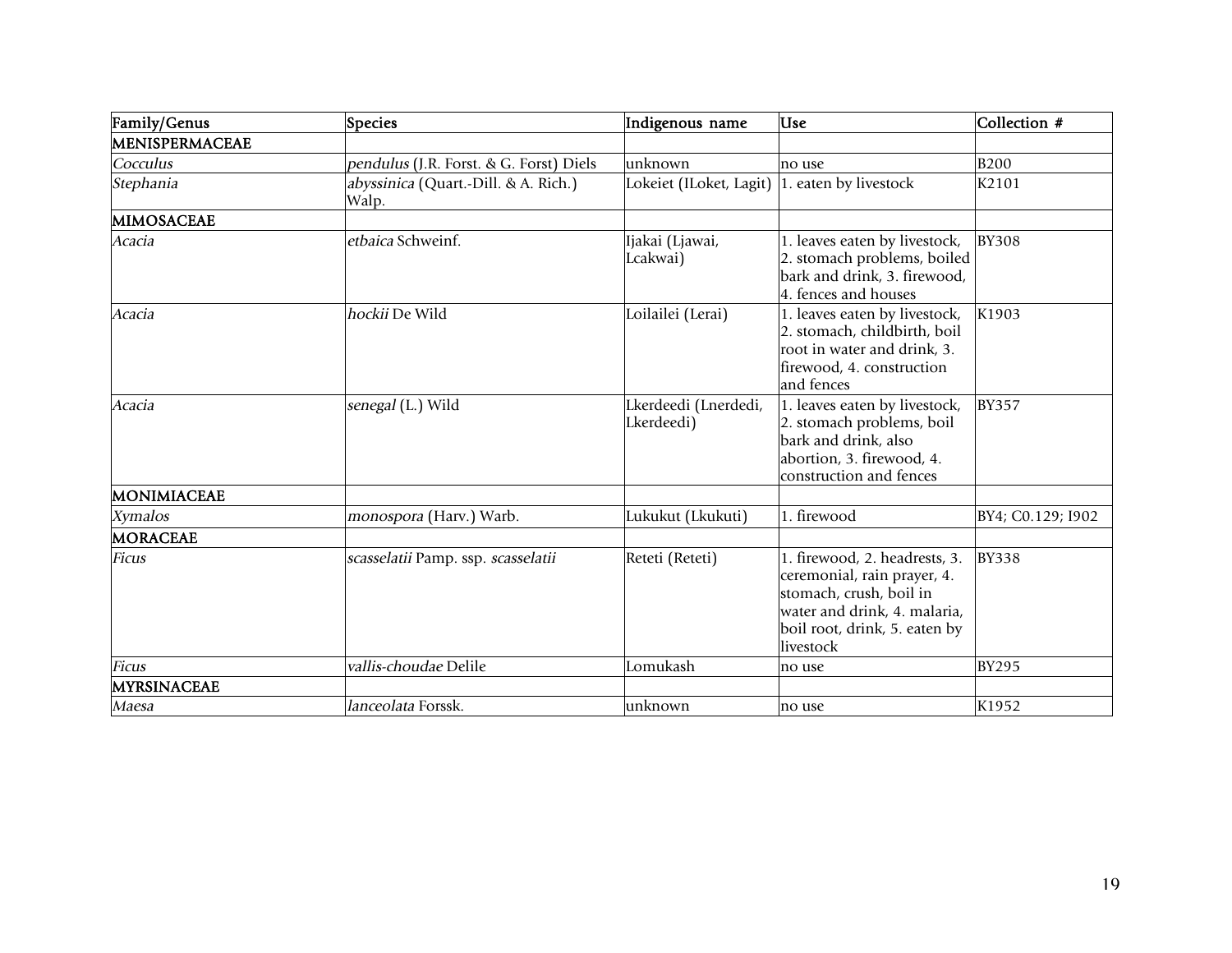| Family/Genus         | Species                                          | Indigenous name                                | <b>Use</b>                                                                                                                                                                                                                                                                                                                         | Collection #      |
|----------------------|--------------------------------------------------|------------------------------------------------|------------------------------------------------------------------------------------------------------------------------------------------------------------------------------------------------------------------------------------------------------------------------------------------------------------------------------------|-------------------|
| <b>Myrsine</b>       | africana L.                                      | Seketeti (Seketeti)                            | 1. browsed by livestock, 2.<br>malaria, fever, tuberculosis,<br>boil root and drink, 3.<br>strength, boil plant for soup,<br>4. stomach problems and<br>tapeworms, boil fruit and<br>drink, 5. wounds, boil fruits<br>and apply, 6. children, boil<br>leaves for dysentery, 7. soak<br>seeds and give livestock as<br>anthelmintic | B22; BY237; C0.12 |
| Rapanea              | melanophloeos (L.) Mez.                          | Lapiruni                                       | 1. firewood                                                                                                                                                                                                                                                                                                                        | BY <sub>2</sub>   |
| <b>MYRTACEAE</b>     |                                                  |                                                |                                                                                                                                                                                                                                                                                                                                    |                   |
| Syzygium             | cordatum Hochst.                                 | Nkilenyei (Nkilenyei,<br>Nkelenyai)            | 1. strength, boil root or bark K1944<br>in soup                                                                                                                                                                                                                                                                                    |                   |
| <b>NYCTAGINACEAE</b> |                                                  |                                                |                                                                                                                                                                                                                                                                                                                                    |                   |
| Commicarpus          | helenae (Roem. & Schult.) Meikle                 | Loiburubeneiyo<br>(Lpurjapurja, Leucin)        | 1. eaten by livestock, 2.<br>strength, boil root for tea, 3.<br>malaria, boil crushed root,<br>drink, 4. ear-ache, crush root<br>in cold water, put in ear, 5.<br>wounds, crush and put latex<br>on wound                                                                                                                          | <b>BY310</b>      |
| <b>OCHNACEAE</b>     |                                                  |                                                |                                                                                                                                                                                                                                                                                                                                    |                   |
| Ochna                | insculpta Sleumer                                | Laichmi (Lemaloni,<br>Lpilikwa,<br>Mondokorit) | 1. firewood                                                                                                                                                                                                                                                                                                                        | <b>BY268</b>      |
| <b>OLEACEAE</b>      |                                                  |                                                |                                                                                                                                                                                                                                                                                                                                    |                   |
| Chionanthus          | battiscombei (Hutch.) Stearn                     | unknown                                        | no use                                                                                                                                                                                                                                                                                                                             | <b>BUSR</b>       |
| Jasminum             | abyssinicum Hochst. ex DC.                       | Lorosoro (Lmerim)                              | 1. eaten by livestock, 2. bark BY24<br>to join sticks, 3. firewood                                                                                                                                                                                                                                                                 |                   |
| Jasminum             | floribundum R. Br. ex Fresen.                    | Lminkis                                        | 1. eaten by livestock, 2. bark K1978<br>to join sticks, 3. firewood                                                                                                                                                                                                                                                                |                   |
| Jasminum             | fluminense Vell. ssp. holstii (Gilg.)<br>Turrill | Lminkis                                        | 1. eaten by livestock, 2. bark B129; K1976<br>to join sticks, 3. firewood                                                                                                                                                                                                                                                          |                   |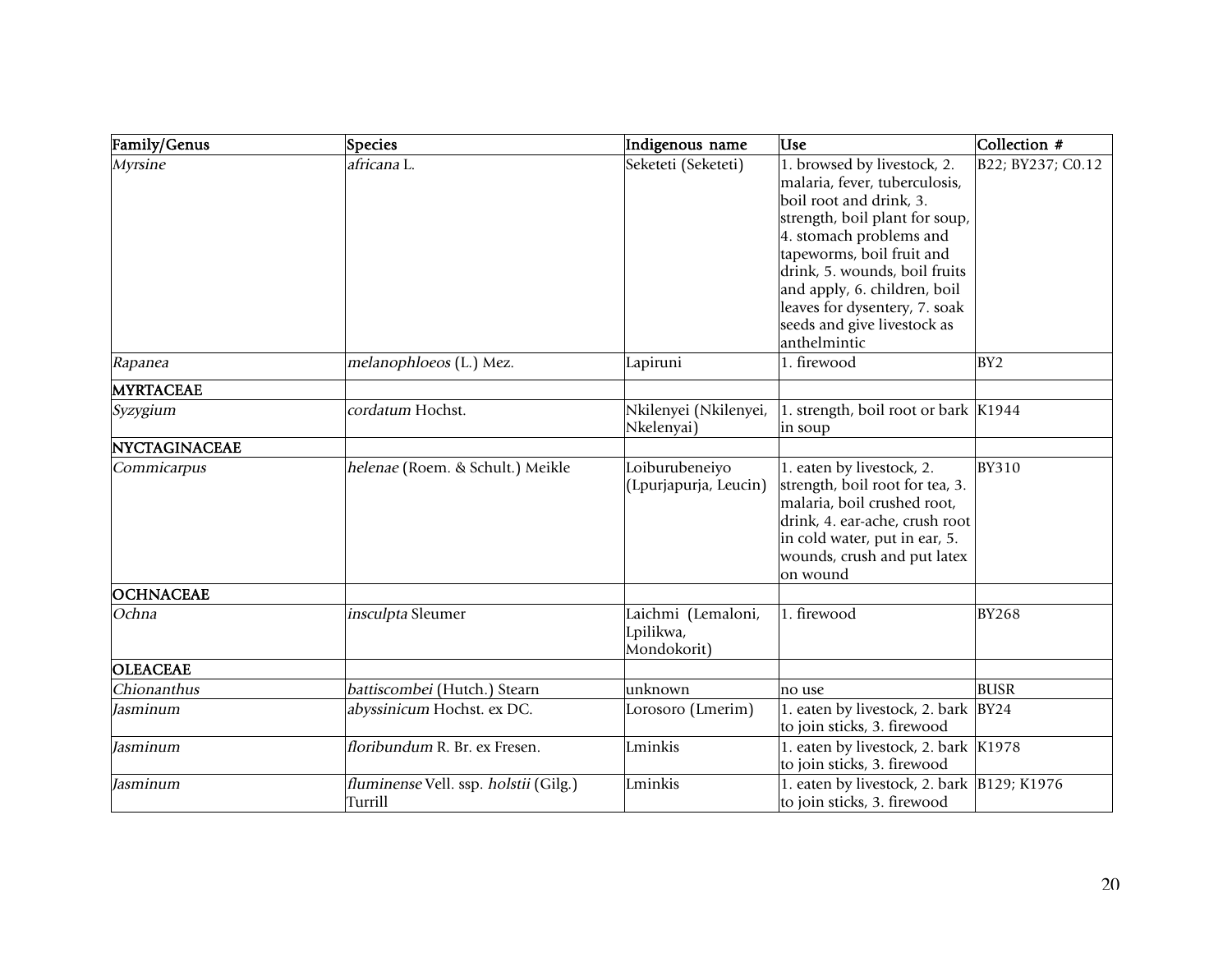| Family/Genus         | Species                                                    | Indigenous name                            | <b>Use</b>                                                                                  | Collection #     |
|----------------------|------------------------------------------------------------|--------------------------------------------|---------------------------------------------------------------------------------------------|------------------|
| Olea                 | capensis L.                                                | Loliodoi (Loliontoi,<br>Lopurkei, Siampar) | 1. leaves eaten by livestock,<br>2. construction and fences,<br>3. rungus, sticks and spear | BY10, 98         |
|                      |                                                            |                                            | handles, 4. firewood, 5.                                                                    |                  |
|                      |                                                            |                                            | stomach, boil bark in tea, 6.                                                               |                  |
|                      |                                                            |                                            | anthelmintic, soak bark in                                                                  |                  |
|                      |                                                            |                                            | water overnight, drink                                                                      |                  |
| Olea                 | europaea L. ssp. africana (Mill.) P. Green Tomein, Lgerioi |                                            | 1. leaves eaten by animals,                                                                 | A395; BY88;      |
|                      |                                                            | (Lorien, Lnerriyii)                        | 2. rungus and headrests, 3.                                                                 | K1962, 1964      |
|                      |                                                            |                                            | construction and fences, 4.                                                                 |                  |
|                      |                                                            |                                            | firewood, 5. anthelmintic,                                                                  |                  |
|                      |                                                            |                                            | soak bark overnight and                                                                     |                  |
|                      |                                                            |                                            | drink                                                                                       |                  |
| Schrebera            | alata (Hochst.) Welw.                                      | Lkarate (Letoto)                           | 1. firewood, 2. malaria, boil                                                               | <b>BY292</b>     |
|                      |                                                            |                                            | bark and drink                                                                              |                  |
| <b>ONAGRACEAE</b>    |                                                            |                                            |                                                                                             |                  |
| Epilobium            | hirsutum L.                                                | Losikiria-Njoi                             | no use                                                                                      | <b>BY316</b>     |
| <b>OPILIACEAE</b>    |                                                            |                                            |                                                                                             |                  |
| Opilia               | amentacea Roxb.                                            | Lpuken (Lpukenyi)                          | 1. eaten by livestock, 2. fruit B136                                                        |                  |
|                      |                                                            |                                            | edible, 3. fences, 4. firewood                                                              |                  |
| ORCHIDACEAE          |                                                            |                                            |                                                                                             |                  |
| Aerangis             | thomsonii (Rolfe) Schltr.                                  | Lkaajo (Lkaajo)                            | no use                                                                                      | <b>BY102</b>     |
| <b>Brownleea</b>     | parviflora Lindl.                                          | unknown                                    | no use                                                                                      | K2100            |
| Diaphananthe         | rohrii (Rchb. f.) Summerh.                                 | unknown                                    | no use                                                                                      | <b>BY131</b>     |
| Eulophia             | petersii Rchb. f.                                          | Ldinca (Ldinca,                            | no use                                                                                      | <b>BY144</b>     |
|                      |                                                            | Ldincai, Ldinja)                           |                                                                                             |                  |
| Polystachya          | confusa Rolfe                                              | Nardeniai                                  | no use                                                                                      | BY110, 113, 132, |
|                      |                                                            | (Nardenyai)                                |                                                                                             | 133              |
| Polystachya          | piersii P.J. Cribb.                                        | Nardeniai                                  | no use                                                                                      | AR709; BY101     |
|                      |                                                            | (Nardenyai)                                |                                                                                             |                  |
| Rangaeris            | amaniensis (Kraenzl.) Summerh.                             | unknown                                    | no use                                                                                      | <b>BY142</b>     |
| <b>OROBANCHACEAE</b> |                                                            |                                            |                                                                                             |                  |
| Orobanche            | minor Sm.                                                  | Lorodo                                     | no use                                                                                      | <b>BY31</b>      |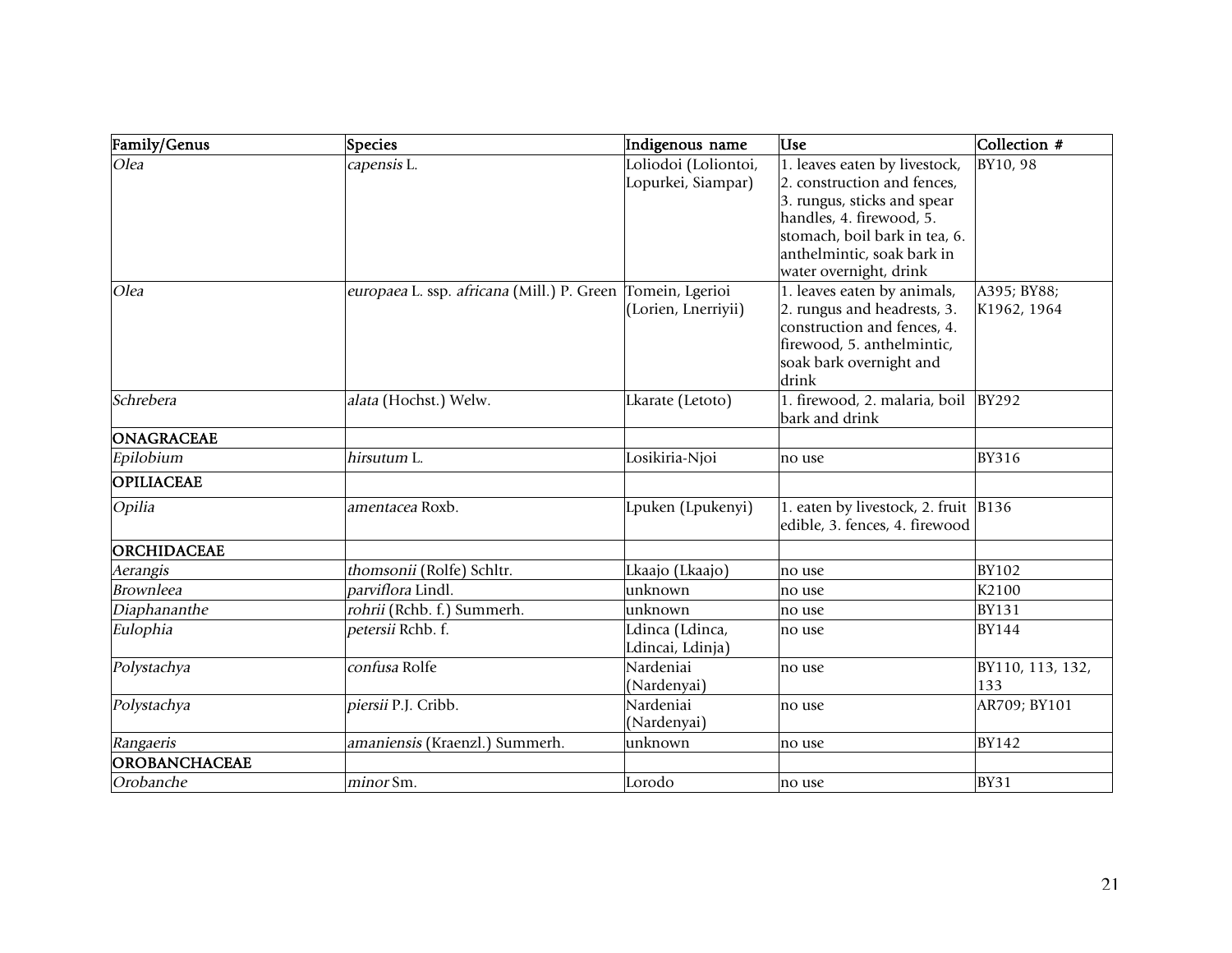| Family/Genus           | Species                                         | Indigenous name                               | <b>Use</b>                                        | Collection #     |
|------------------------|-------------------------------------------------|-----------------------------------------------|---------------------------------------------------|------------------|
| <b>OXALIDACEAE</b>     |                                                 |                                               |                                                   |                  |
| Oxalis                 | corniculata L.                                  | Lesermede (Ltapipii-                          | 1. eaten by animals and                           | <b>BY163</b>     |
|                        |                                                 | lekera)                                       | rarely by livestock                               |                  |
| <b>PIPERACEAE</b>      |                                                 |                                               |                                                   |                  |
| Peperomia              | abyssinica Miq.                                 | Gitagisii                                     | no use                                            | <b>BY67</b>      |
| Piper                  | capense L.                                      | Loisugi, Loiyeti<br>(Lkoniani)                | 1. eaten by livestock                             | BY64, 173; K2022 |
| PLUMBAGINACEAE         |                                                 |                                               |                                                   |                  |
| Plumbago               | dawei Rolfe                                     | Lkiriantus                                    | 1. eaten by livestock, 2.                         | K2061            |
|                        |                                                 | (Lneriantus,                                  | malaria, boil root and drink,                     |                  |
|                        |                                                 | Lkiriantus)                                   | 3. stomach, boil and drink                        |                  |
| <b>POACEAE</b>         |                                                 |                                               |                                                   |                  |
| <i><b>Agrostis</b></i> | schimperana Steud.                              | Lanana                                        | 1. eaten by livestock                             | <b>BY228</b>     |
| Andropogon             | SD.                                             | Loroturoto                                    | 1. eaten by livestock                             | <b>BY153</b>     |
| Brachypodium           | flexum Nees                                     | unknown                                       | no use                                            | <b>BUSR</b>      |
| <b>Bromus</b>          | leptoclados Nees                                | unknown                                       | no use                                            | CO.116           |
| Chloris                | roxburghiana Schult.                            | Logorereki (Leluben)                          | 1. eaten by animals and<br>rarely by livestock    | <b>BY299</b>     |
| Cynodon                | nlemfuensis Vanderyst var. nlemfuensis          | Lorotoroto<br>(Lesulluteni)                   | 1. eaten by animals and<br>rarely by livestock    | <b>BY284</b>     |
| Digitaria              | velutina (Forssk.) P. Beauv.                    | Lanana                                        | 1. eaten by livestock                             | <b>BY296</b>     |
| Ehrharta               | erecta Lam. var. abyssinica (Hochst.)<br>Pilger | Lanana                                        | 1. eaten by livestock                             | BY61; K1930      |
| Eleusine               | multiflora A. Rich.                             | Sertet (Leoliin,<br>Lerean`                   | 1. eaten by livestock                             | <b>BY166</b>     |
| Enteropogon            | macrostachyus K. Schum. ex Engl.                | Loisau (Loisau)                               | 1. eaten by livestock, 2. for<br>thatching houses | <b>BY306</b>     |
| Eragrostis             | schweinfurthii Chiov.                           | Nyaput (Lnyaput)                              | 1. eaten by livestock                             | <b>BY195</b>     |
| Eragrostis             | tenuifolia (A. Rich.) Steud.                    | Gujita (Rumoto)                               | 1. eaten by livestock                             | <b>BY89</b>      |
| Exotheca               | abyssinica (A. Rich.) Andersson                 | Log'ururiki (Lopi sedi) 1. eaten by livestock |                                                   | <b>BY211</b>     |
| Leptochloa             | rupestris C.E. Hubb.                            | Loikerekera<br>(Loikirikira)                  | 1. eaten by livestock                             | <b>BY303</b>     |
| Panicum                | deustum Thunb.                                  | Laraa                                         | 1. eaten by livestock                             | <b>BY302</b>     |
| Panicum                | hymeniochilum Nees                              | Lanana                                        | 1. eaten by livestock                             | <b>BY229</b>     |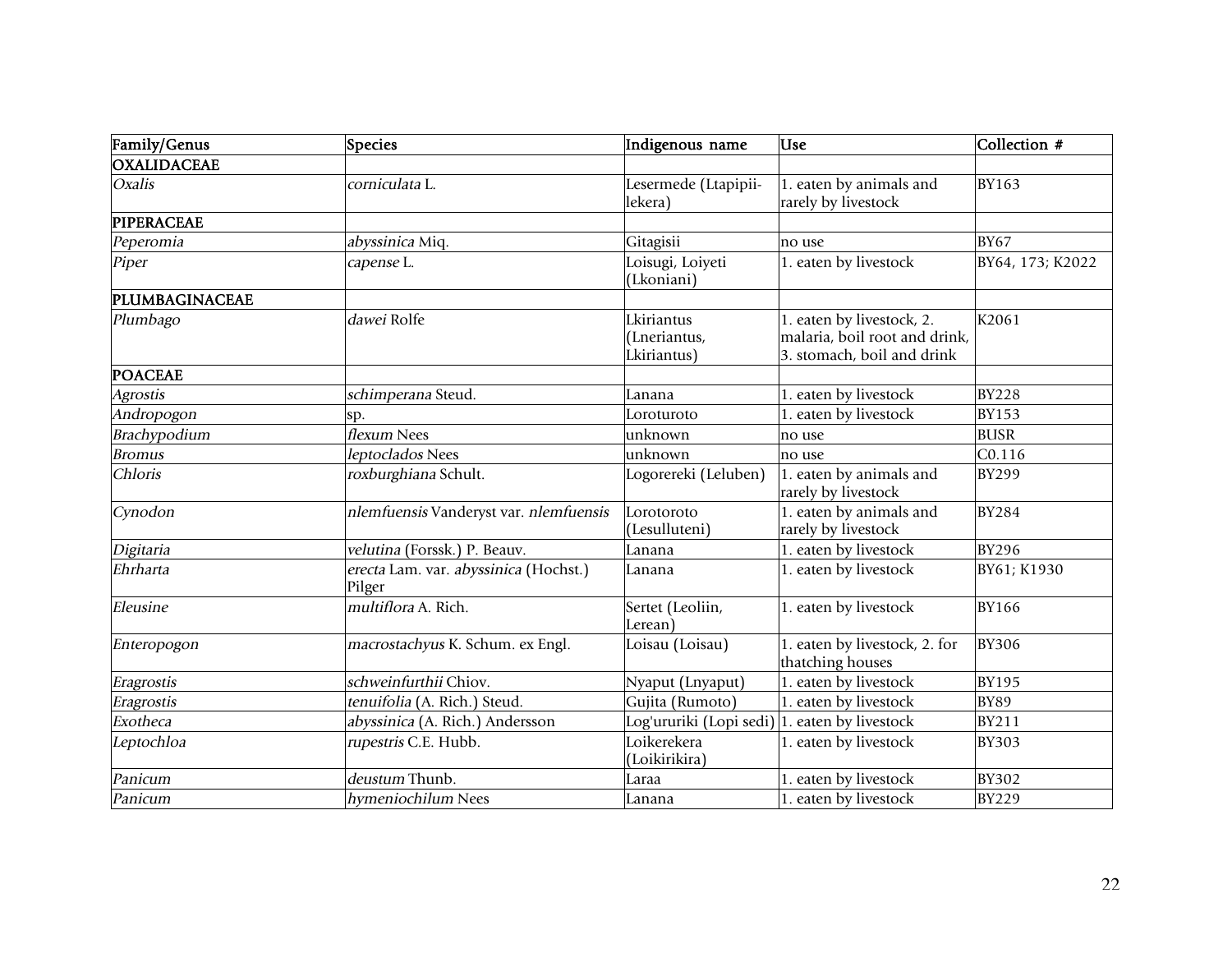| Family/Genus        | Species                                                            | Indigenous name        | <b>Use</b>                                                                                  | Collection #                   |
|---------------------|--------------------------------------------------------------------|------------------------|---------------------------------------------------------------------------------------------|--------------------------------|
| Rhynchelytrum       | repens (Willd.) C.E. Hubb.                                         | Lanana                 | 1. eaten by animals and<br>rarely by livestock                                              | <b>BY353</b>                   |
| Sinarundinaria      | alpina (K. Schum.) C.S. Chao &<br>Renvioze                         | Ltieni (Ltiani)        | 1. leaves eaten by livestock,<br>2. for strong containers, 3.<br>ceremonial in circumsition | BY53                           |
| Sporobolus          | africanus (Poir.) Robyns & Tournay                                 | Gujit                  | 1. eaten by livestock                                                                       | BY99                           |
| Stipa               | dregeana Steud. var. elongata (Nees)<br>Stapf.                     | Lokojitorok            | 1. eaten by livestock                                                                       | <b>BY267</b>                   |
| PODOCARPACEAE       |                                                                    |                        |                                                                                             |                                |
| Podocarpus          | latifolius (Thunb.) Mirb.                                          | Biribiriti, Lpilpiriti | 1. firewood, 2. construction                                                                | A392; BY96;<br>C0.128          |
| <b>POLYGALACEAE</b> |                                                                    |                        |                                                                                             |                                |
| Polygala            | sphenoptera Fresen.                                                | Segelaite, Tegelet     | no use                                                                                      | BY242, 94                      |
| POLYGONACEAE        |                                                                    |                        |                                                                                             |                                |
| Polygonum           | amphibium L.                                                       | unknown                | no use                                                                                      | <b>BU9787</b>                  |
| Polygonum           | setosulum A. Rich.                                                 | Labelechi              | 1. eaten by animals and<br>rarely by livestock                                              | BY227; K2034,<br>2035          |
| Rumex               | bequaertii De Wild.                                                | Lkaramule              | 1. fruit edible                                                                             | K2030                          |
| Rumex               | steudelii A. Rich.                                                 | Jipilikwa              | 1. fruit edible                                                                             | <b>BY63</b>                    |
| POLYPODIACEAE       |                                                                    |                        |                                                                                             |                                |
| Loxogramme          | abyssinica (Baker) M.G. Price                                      | Gusumwan               | no use                                                                                      | <b>BY46</b>                    |
| Pleopeltis          | macrocarpa (Bory ex Willd.) Kaulf.                                 | unknown                | no use                                                                                      | C0.145                         |
| PRIMULACEAE         |                                                                    |                        |                                                                                             |                                |
| Lysimachia          | volkensii Engl.                                                    | Lokumeki (Lokimeki)    | 1. eaten by livestock, 2.<br>wounds, burn and apply ash                                     | <b>BY15</b>                    |
| <b>PROTEACEAE</b>   |                                                                    |                        |                                                                                             |                                |
| Faurea              | saligna Harv.                                                      | Ilgilma                | 1. firewood                                                                                 | BY190B; K1936                  |
| Protea              | caffra Meisn. ssp. kilimandscharica<br>(Engl.) Chisumpa & Brummitt | unknown                | no use                                                                                      | C0.127                         |
| <b>PTERIDACEAE</b>  |                                                                    |                        |                                                                                             |                                |
| Pteris              | catoptera Kunze                                                    | Naigerigero            | no use                                                                                      | <b>BY69</b>                    |
| Pteris              | dentata Forssk.                                                    | Naigerigero            | no use                                                                                      | B24, 38, 211;<br>C0.143, 0.152 |
| Pteris              | quadriaurita Retz                                                  | Naigerigero            | no use                                                                                      | <b>BU9814</b>                  |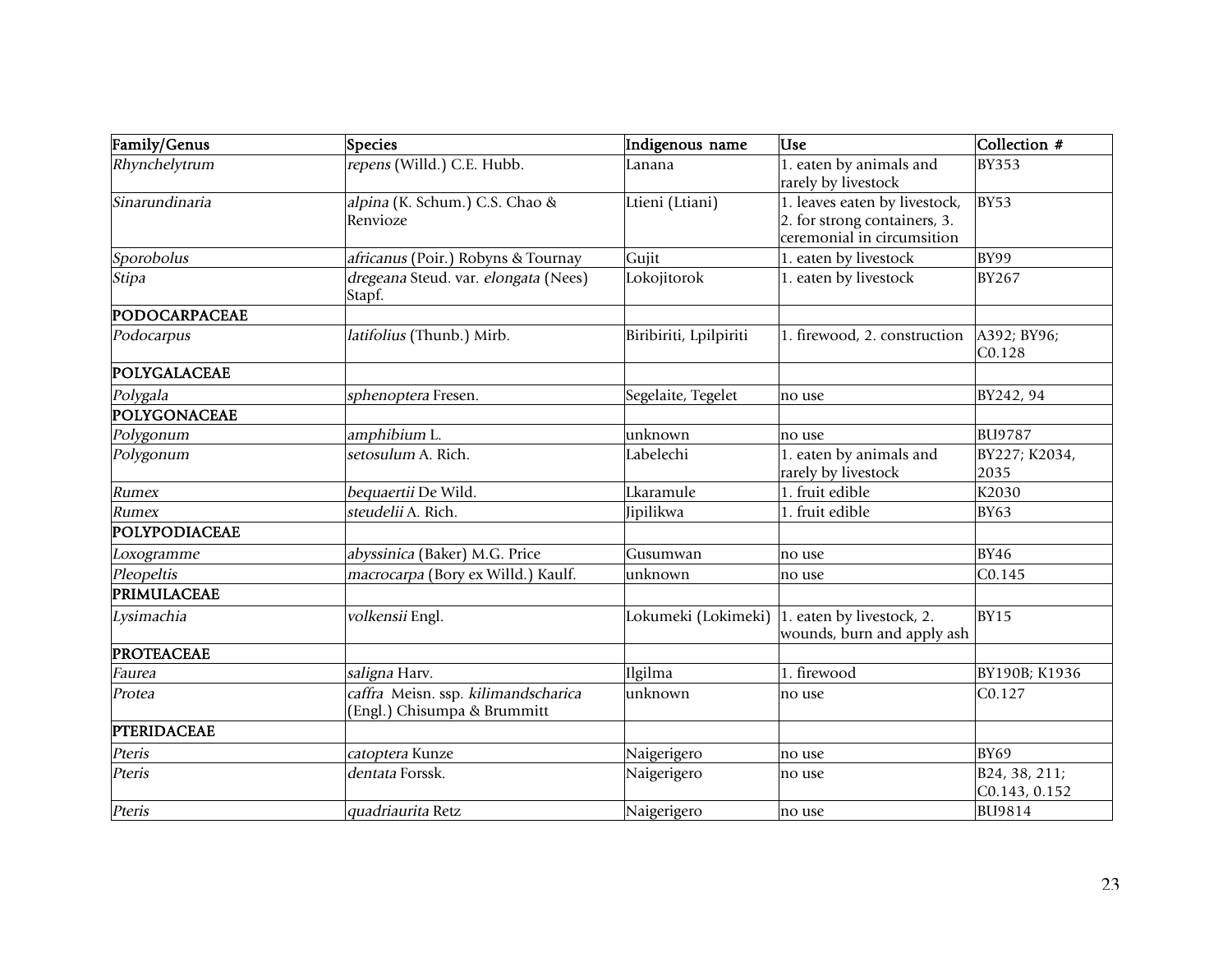| Family/Genus          | Species                                   | Indigenous name                           | Use                                                                                                                 | Collection #          |
|-----------------------|-------------------------------------------|-------------------------------------------|---------------------------------------------------------------------------------------------------------------------|-----------------------|
| RANUNCULACEAE         |                                           |                                           |                                                                                                                     |                       |
| Clematis              | brachiata Thunb.                          | Lgipilikwa (Longorlei) no use             |                                                                                                                     | <b>BY55</b>           |
| Clematis              | simensis Fresen.                          | unknown                                   | no use                                                                                                              | B41; BY320; K2004     |
| Ranunculus            | multifidus Forssk.                        | Laiserieni                                | no use                                                                                                              | BY223; K2032,<br>2033 |
| Thalictrum            | rhynchocarpum Quart.-Dill. & A. Rich.     | Mosai                                     | no use                                                                                                              | <b>BY27</b>           |
| <b>RHAMNACEAE</b>     |                                           |                                           |                                                                                                                     |                       |
| Rhamnus               | prinoides L'Herit                         | Lkinyil (Lkinyil)                         | 1. malaria, fever, boil and<br>drink, 2. snakebite, boil fruit<br>and leaves, drink and put on<br>bite              | BY32; K1971           |
| Rhamnus               | staddo A. Rich.                           | Lkukulai (Lkukulai)                       | 1. polio, gonorrhea, malaria, K1946<br>colds, boil for soup, drink                                                  |                       |
| Scutia                | myrtina (Burm. f.) Kuntz                  | Dorokoch<br>(Sanankurrui,<br>Sanankurrii) | 1. eaten by livestock, 2. fruit BY174<br>edible, 3. roots boiled for<br>soup, 4. firewood                           |                       |
| Ziziphus              | mucronata Willd. ssp. mucronata           | Lukukut (Lkukuti)                         | 1. firewood                                                                                                         | I898; K1940           |
| <b>RHIZOPHORACEAE</b> |                                           |                                           |                                                                                                                     |                       |
| Cassipourea           | malosana (Baker) Alston                   | Mborolaite (Iburlai)                      | 1. leaves eaten by sheep and<br>goats, 2. for containers                                                            | <b>BY11</b>           |
| <b>ROSACEAE</b>       |                                           |                                           |                                                                                                                     |                       |
| Alchemilla            | cryptantha A. Rich.                       | Mosai                                     | no use                                                                                                              | <b>BY33</b>           |
| Prunus                | africana (Hook. f.) Kalkm.                | Malan, Lgilima<br>(Lmalaan, Maralal)      | 1. leaves eaten by livestock,<br>2. malaria, boil bark for<br>soup, 3. strength, boil bark<br>for soup, 4. firewood | A390                  |
| Rubus                 | adolfi-friedericii Engl.                  | Lkaramule                                 | 1. fruit edible                                                                                                     | K1983                 |
| Rubus                 | apetalus Poir.                            | Lkaramule                                 | 1. fruit edible                                                                                                     | BY7; K1984            |
| <b>RUBIACEAE</b>      |                                           |                                           |                                                                                                                     |                       |
| Anthospermum          | usambarense K. Schum.                     | unknown                                   | no use                                                                                                              | K1999                 |
| Galiniera             | saxifraga (Hochst.) Bridson               | Lkukute                                   | 1. firewood, 2. construction<br>and fences                                                                          | <b>BY47</b>           |
| Galium                | aparinoides Forssk.                       | Nterepenya                                | no use                                                                                                              | <b>BY39</b>           |
| Pavetta               | abyssinica Fresen. var. abyssinica        | Borolaiti (Lmartomi)                      | 1. firewood                                                                                                         | <b>BY272</b>          |
| Pavetta               | gardeniifolia A. Rich. var. gardeniifolia | Lekurruk (Lmartomi,<br>Lekurruki)         | 1. firewood                                                                                                         | CO.121                |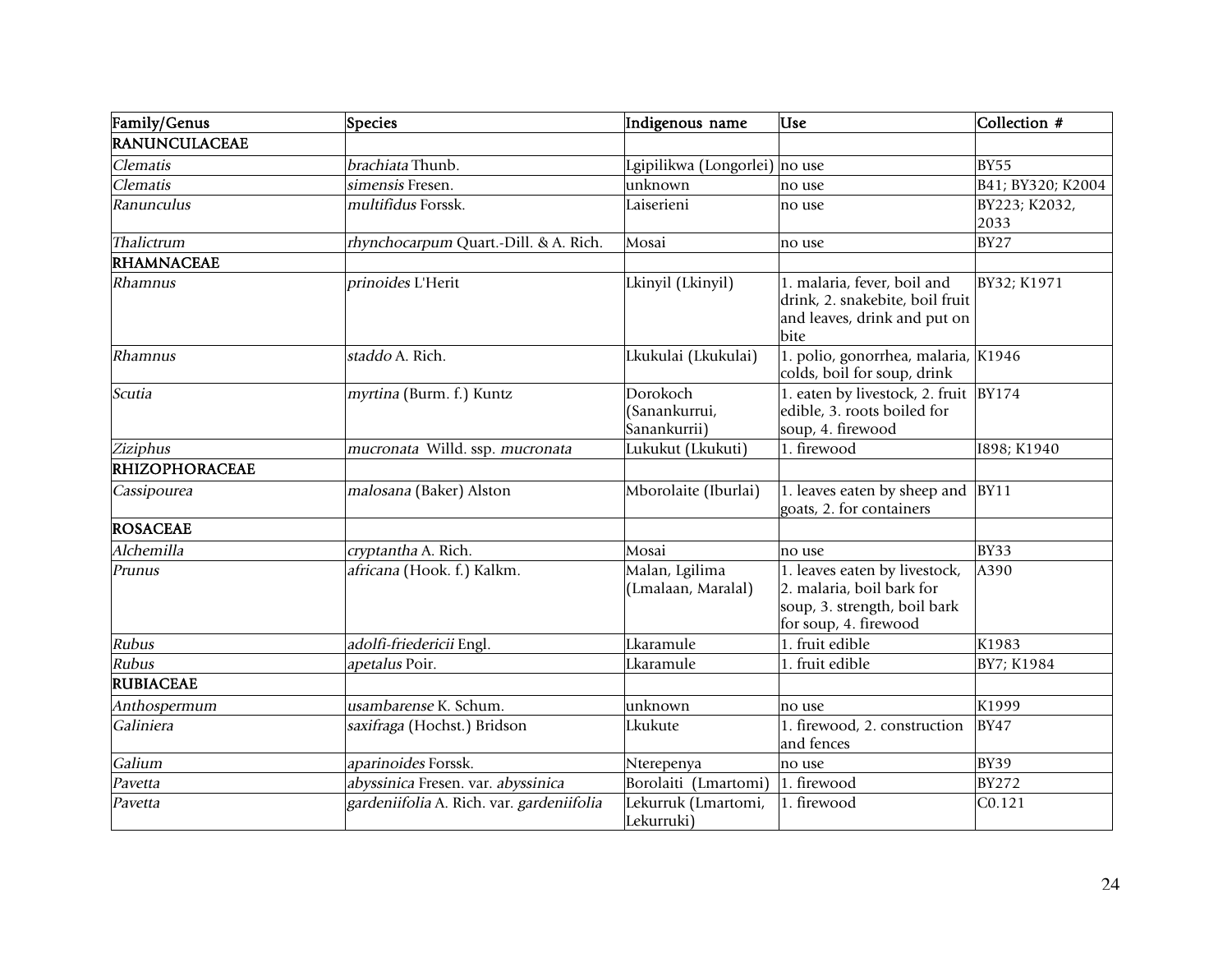| Family/Genus    | <b>Species</b>                                       | Indigenous name                           | <b>Use</b>                                                                                                                          | Collection #                       |
|-----------------|------------------------------------------------------|-------------------------------------------|-------------------------------------------------------------------------------------------------------------------------------------|------------------------------------|
| Pentas          | lanceolata (Forssk.) Deflers                         | Lobereti                                  | 1. eaten by animals and<br>rarely by livestock, 2.<br>toothbrush, 3. firewood, 4.<br>strings to join sticks                         | <b>BY271</b>                       |
| Pentas          | parvifolia Hiern                                     | Lokurupani                                | 1. eaten by animals and<br>rarely by livestock, 2.<br>toothbrush, 3. firewood, 4.<br>strings to join sticks                         | BY304; G5213;<br>K2031             |
| Psychotria      | kirkii Hiern var tarambassica (Bremek.)<br>Verdc.    | Lukurog'i (Lekurruki)                     | 1. eaten by livestock, 2.<br>malaria, boil for soup, 3.<br>construction and fences, 4.<br>firewood, 5. young branches<br>for arrows | BY241; G5197;<br>K1966, 1967, 1968 |
| Psychotria      | orophila Petit                                       | Luisugi                                   | 1. eaten by livestock, 2.<br>malaria, boil for soup, 3.<br>construction and fences, 4.<br>firewood, 5. young branches<br>for arrows | BY14, K1953                        |
| Psydrax         | schimperiana (A. Rich.) Bridson ssp.<br>schimperiana | Lomasei                                   | 1. firewood                                                                                                                         | <b>BY315</b>                       |
| Rhytigynia      | uhligii (K. Schum. & K. Krause) Verdc.               | Borolaite                                 | 1. leaves eaten by sheep and<br>goats, 2. for containers                                                                            | <b>BY277</b>                       |
| Tarenna         | graveolens (S. Moore) Bremek. var.<br>graveolens     | Lmasei (Lekuriki,<br>Lmasei)              | 1. eaten by livestock, 2. fruit K1955; G5190<br>edible, 3. fences, 4. rungus<br>and sticks, 5. firewood                             |                                    |
| Vangueria       | apiculata K. Schum.                                  | Lkoromosei                                | 1. eaten by animals and<br>rarely by livestock, 2. fruit<br>edible, 3. fences                                                       | G5215                              |
| Vangueria       | madagascariensis J.F. Gmel.                          | Rugumi                                    | 1. eaten by animals and<br>rarely by livestock, 2. fruit<br>edible, 3. fences                                                       | BY301, 246; K1954                  |
| Vangueria       | volkensii K. Schum. var. volkensii                   | Lugoromusoi                               | 1. eaten by animals and<br>rarely by livestock, 2. fruit<br>edible, 3. fences                                                       | BY275, 328                         |
| <b>RUTACEAE</b> |                                                      |                                           |                                                                                                                                     |                                    |
| Clausena        | anisata (Willd.) Benth.                              | Lorokigei<br>Lkoromosyoi,<br>Lkoromosyei) | 1. toothbrush                                                                                                                       | A396; BY5; K1993                   |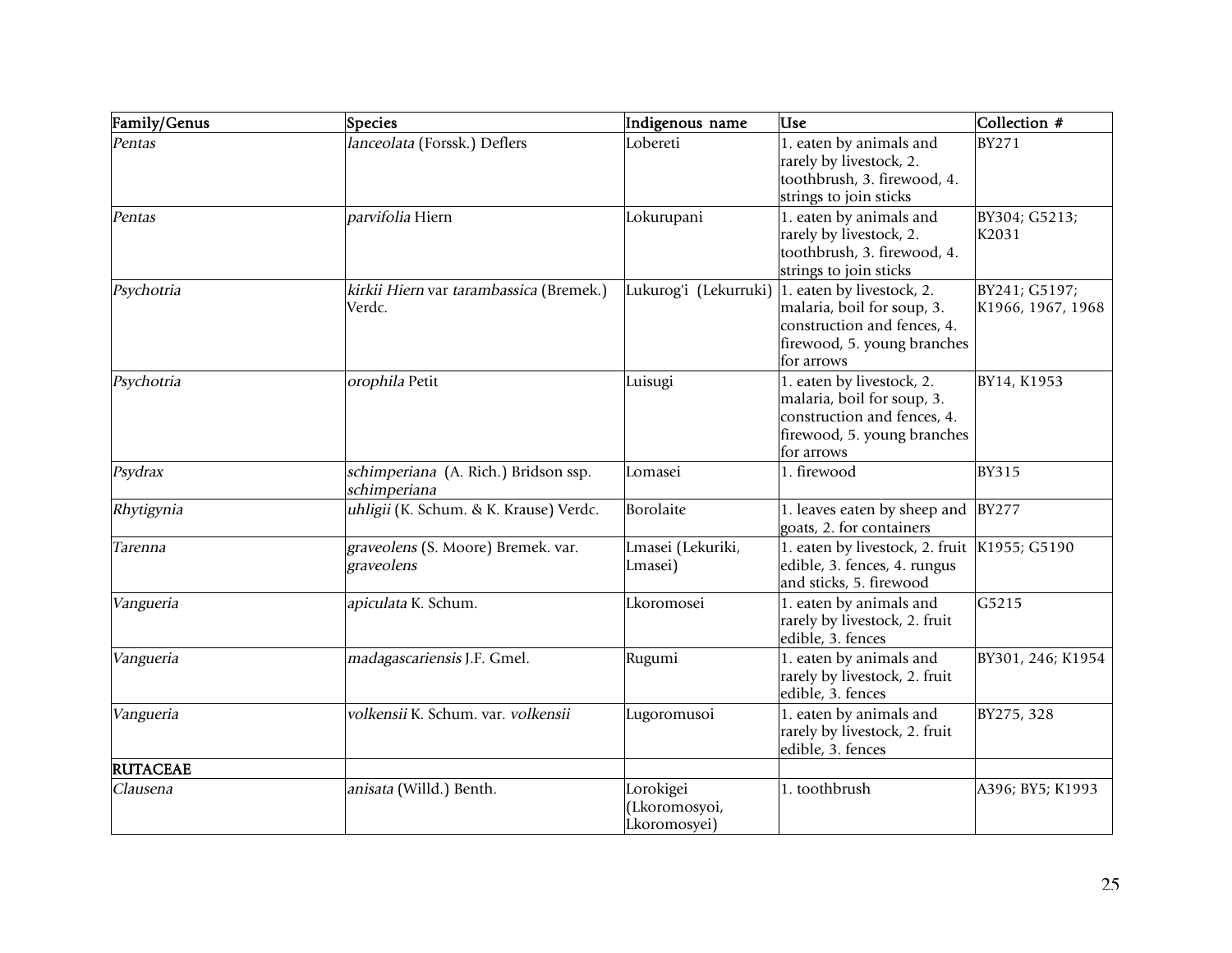| Family/Genus         | <b>Species</b>                | Indigenous name                    | Use                                                                                                                                                                                                                                          | Collection #     |
|----------------------|-------------------------------|------------------------------------|----------------------------------------------------------------------------------------------------------------------------------------------------------------------------------------------------------------------------------------------|------------------|
| Teclea               | nobilis Delile                | Lgelai (Lgilai, Lkilai,<br>Lnilai) | 1. eaten by livestock, 2.<br>construction and fences, 3.<br>toothbrush, 4. rungus, 5.<br>firewood, 6. malaria, boil<br>bark and drink, 7. strength,<br>boil leaves for soup                                                                  | BY42, 172; K1957 |
| Teclea               | simplicifolia (Engl.) Verdc.  | Lgelai (Lgilai, Lkilai,<br>Lnilai) | 1. eaten by livestock, 2.<br>construction and fences, 3.<br>toothbrush, 4. rungus, 5.<br>firewood, 6. malaria, boil<br>bark and drink, 7. strength,<br>boil leaves for soup                                                                  | K1980            |
| Vepris               | samburuensis Kokwaro          | Kampariti                          | 1. liver problems boil bark<br>and drink                                                                                                                                                                                                     | <b>BY313</b>     |
| <b>SALVADORACEAE</b> |                               |                                    |                                                                                                                                                                                                                                              |                  |
| Salvadora            | persica L. var. persica       | Sokotei (Syokotei,<br>Sokotei)     | 1. eaten by livestock, 2. fruit<br>edible, 3. malaria, fever, boil<br>root, drink, 4. stomach, boil<br>root, drink, 5. chest<br>problems, boil root, drink,<br>5. toothbrush, 6. cattle, boil<br>root in water and give to<br>expel placenta | B212             |
| <b>SANTALACEAE</b>   |                               |                                    |                                                                                                                                                                                                                                              |                  |
| Osyridicarpos        | schimperianus A. DC.          | Lokii                              | 1. malaria, boil roots and<br>drink, 2. swollen breasts,<br>soak in water, drink                                                                                                                                                             | BY297, 351       |
| Osyris               | abyssinica (Hochst.) A. Rich. | Lolesyai (Losesyai)                | 1. eaten by livestock, 2.<br>pregnancy, burn and sit in<br>smoke, 3. strength, boil bark<br>for soup, 4. hold smoke<br>close to swollen udder in<br>cows                                                                                     | K2016            |
| <b>Osyris</b>        | lanceolata Hochst. & Steud.   | Lobuokich                          | 1. eaten by livestock, 2.<br>pregnancy, burn and sit in<br>smoke, 3. strength, boil bark<br>for soup, 4. hold smoke to<br>swollen udder in cows                                                                                              | <b>BY185</b>     |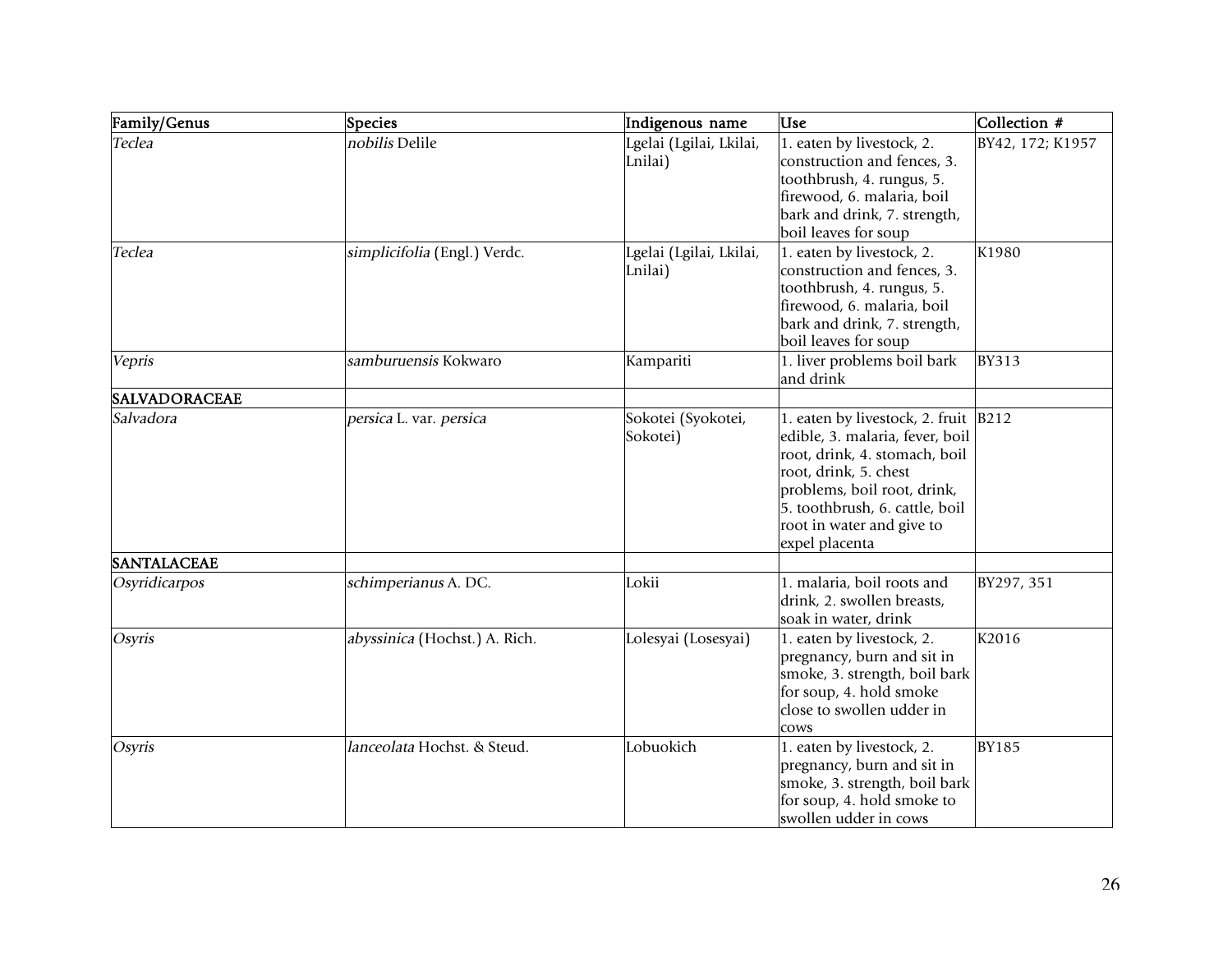| Family/Genus            | Species                             | Indigenous name              | <b>Lise</b>                                                                                                                                                                                  | Collection #      |
|-------------------------|-------------------------------------|------------------------------|----------------------------------------------------------------------------------------------------------------------------------------------------------------------------------------------|-------------------|
| <b>SAPINDACEAE</b>      |                                     |                              |                                                                                                                                                                                              |                   |
| Allophylus              | abyssinicus Hochst. & Radkl.        | Kukute (Masanabat)           | 1. eaten by livestock, 2.<br>firewood, 3. construction<br>and fences                                                                                                                         | <b>BY12</b>       |
| Allophylus              | griseo-tomentosus Gilg.             | Lmasanapat<br>(Masanabat)    | 1. eaten by livestock, 2.<br>firewood, 3. construction<br>and fences                                                                                                                         | K1951             |
| Cardiospermum           | halicacabum L.                      | Ltugumi (Ltigomi,<br>Ltikom) | 1. snakebites, soak root in<br>water, drink, 2. malaria,<br>crush root, boil and drink,<br>3. polio, drink boiled root<br>and wash body, 4. firewood,<br>5. fences, 6. eaten by<br>livestock | <b>BY311</b>      |
| Dodonaea                | viscosa (L.) Jacq.                  | Lketurai (Lketurai)          | 1. toothbrush, 2. eaten by<br>livestock, 3. firewood, 4.<br>construction and fences                                                                                                          | K1981             |
| <b>SAPOTACEAE</b>       |                                     |                              |                                                                                                                                                                                              |                   |
| Manilkara               | mochisia (Baker) Dubard             | unknown                      | no use                                                                                                                                                                                       | ATG17563; K1947   |
| Mimusops                | kummel A. DC.                       | unknown                      | no use                                                                                                                                                                                       | BY330, 349        |
| <b>SCHIZEACEAE</b>      |                                     |                              |                                                                                                                                                                                              |                   |
| Mohria                  | vestita Baker                       | Lkowadi                      | no use                                                                                                                                                                                       | <b>BY254</b>      |
| <b>SCROPHULARIACEAE</b> |                                     |                              |                                                                                                                                                                                              |                   |
| <b>Bartsia</b>          | longiflora Hochst. ex Benth.        | unknown                      | no use                                                                                                                                                                                       | A546              |
| Cycnium                 | tenuisectum (Standl.) O.J. Hansen   | Lorotoroto                   | no use                                                                                                                                                                                       | <b>BY208</b>      |
| Halleria                | lucida L.                           | Ntemelete                    | 1. firewood                                                                                                                                                                                  | A536; BY86; K1975 |
| Hebenstretia            | angolensis Rolfe                    | Naitagiteg (Letimi)          | 1. eaten by animals and<br>rarely by livestock                                                                                                                                               | BY162; K2020      |
| <b>Misopates</b>        | orontium (L.) Raf.                  | unknown                      | no use                                                                                                                                                                                       | AR692             |
| Selago                  | thomsonii Rolfe                     | Songoroi, Lokuri-<br>Nyanto  | no use                                                                                                                                                                                       | A553; BY186, 364  |
| Verbascum               | brevipedicellatum (Engl.) Hub.-Mor. | Peresi, Ntigei               | 1. eaten by livestock                                                                                                                                                                        | A560; BY30, 161   |
| Veronica                | anagallis-aquatica L.               | Sagumai                      | 1. eaten by livestock                                                                                                                                                                        | <b>BY235</b>      |
| <b>SELAGINELLACEAE</b>  |                                     |                              |                                                                                                                                                                                              |                   |
| Selaginella             | dregei (C. Presl.) Hieron.          | unknown                      | no use                                                                                                                                                                                       | Alexander11859    |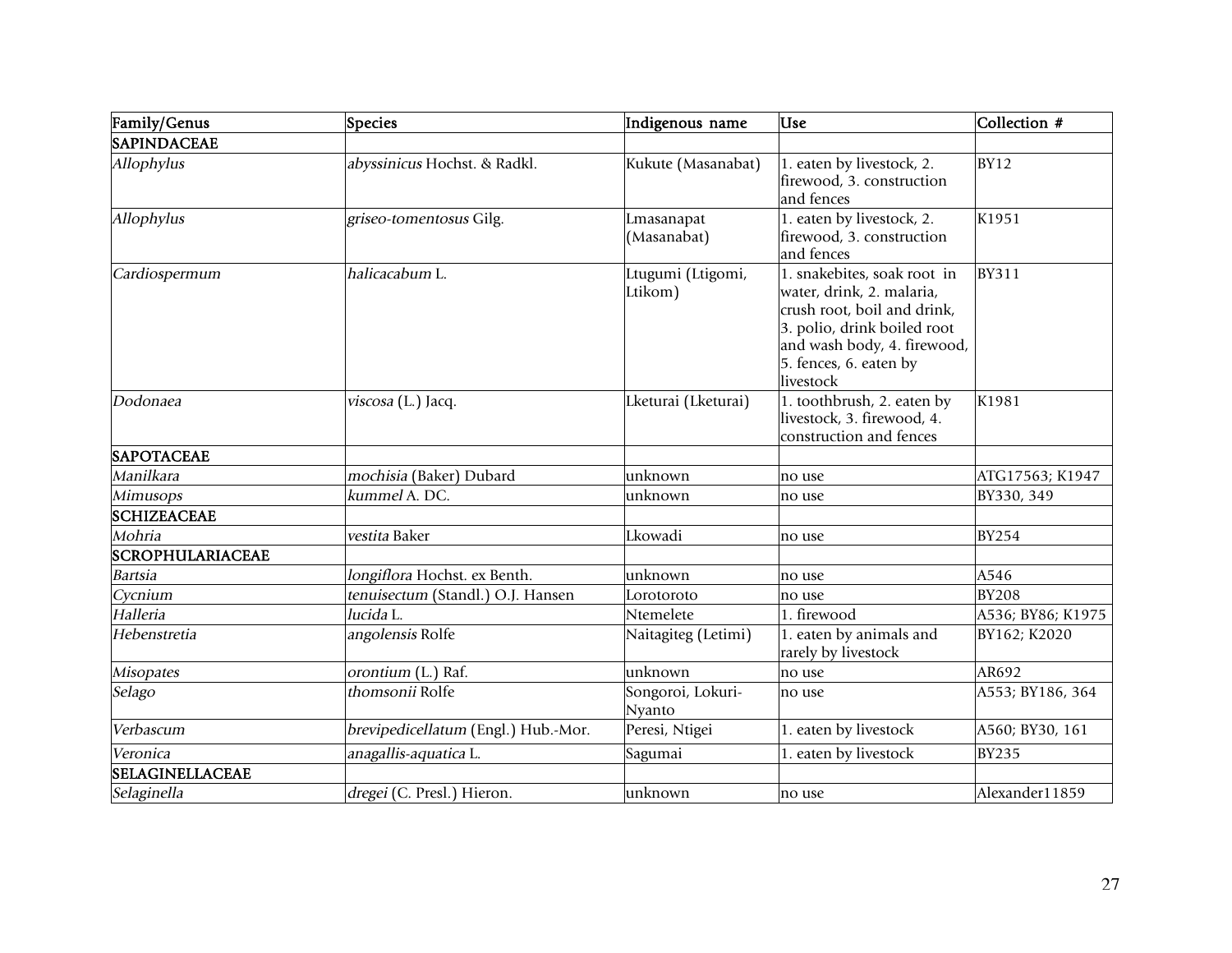| Family/Genus         | Species                                  | Indigenous name      | <b>Use</b>                                                                                         | Collection #              |
|----------------------|------------------------------------------|----------------------|----------------------------------------------------------------------------------------------------|---------------------------|
| <b>SIMAROUBACEAE</b> |                                          |                      |                                                                                                    |                           |
| <b>Brucea</b>        | antidysenterica Lam.                     | Lorubat (Sonkoroi)   | 1. eaten by goats and sheep,<br>2. firewood, 3. arrowpoison,<br>4. malaria, boil bark and<br>drink | B37; BY16                 |
| <b>SOLANACEAE</b>    |                                          |                      |                                                                                                    |                           |
| Solanum              | aculeatissimum Jacq.                     | Ntulelei             | 1. fever, boil root, drink, 2.<br>throat, boil root, gargle, 3.<br>wounds, put juice on wound      | BY65; K1987               |
| Solanum              | benderianum Engl.                        | Ntulelei             | 1. fever, boil root, drink, 2.<br>throat, boil root, gargle, 3.<br>wounds, put juice on wound      | K2000                     |
| Solanum              | incanum L                                | Ntulelei (Ltulelei)  | 1. fever, boil root, drink, 2.<br>throat, boil root, gargle, 3.<br>wounds, put juice on wound      | BUSR; BY13, 266;<br>K1988 |
| Solanum              | indicum L. ssp. adoense (Hochst.) Bitter | Ntulelei (Ltulelei)  | 1. fever, boil root, drink, 2.<br>throat, boil root, gargle, 3.<br>wounds, put juice on wound      | K1989                     |
| Solanum              | indicum L. ssp. grandifrons Bitter       | Ontulelei (Ltulelei) | 1. fever, boil root, drink, 2.<br>throat, boil root, gargle, 3.<br>wounds, put juice on wound      | <b>BY75</b>               |
| Solanum              | nigrum L.                                | Nyanya (Lmomoi)      | $1.$ fever, boil root, drink, 2.<br>throat, boil root, gargle, 3.<br>wounds, put juice on wound    | B134, BY221               |
| Solanum              | renschii Vatke                           | Ntulelei (Nakuele)   | 1. fever, boil root, drink, 2.<br>throat, boil root, gargle, 3.<br>wounds, put juice on wound      | <b>BY305</b>              |
| Solanum              | schumannianum Dammer                     | Ntulele              | 1. fever, boil root, drink, 2.<br>throat, boil root, gargle, 3.<br>wounds, put juice on wound      | <b>BUSR</b>               |
| Solanum              | terminale Forssk.                        | Ntulele              | 1. fever, boil root, drink, 2.<br>throat, boil root, gargle, 3.<br>wounds, put juice on wound      | <b>BY28</b>               |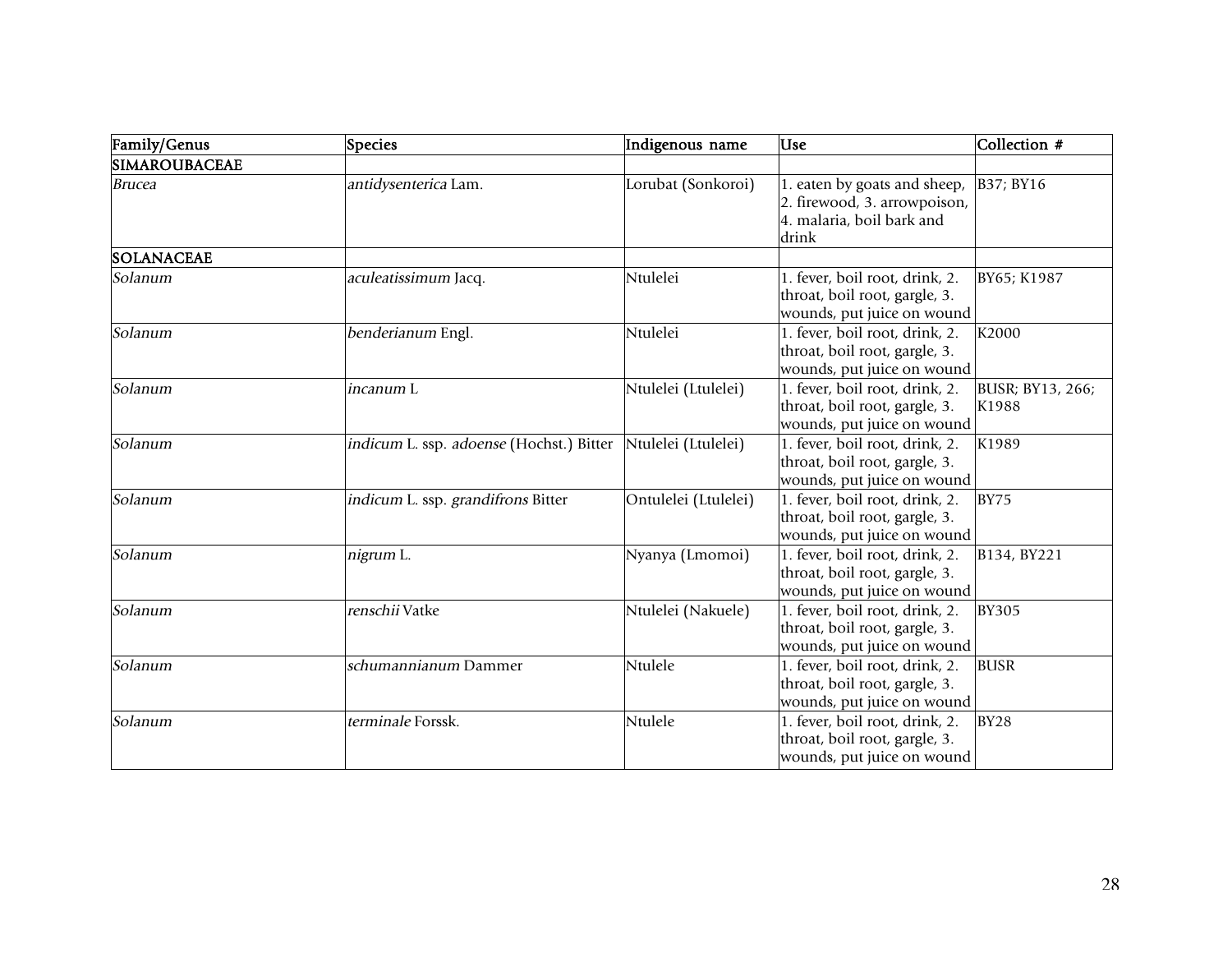| Family/Genus            | Species                            | Indigenous name          | Use                                                                                                                      | Collection #                 |
|-------------------------|------------------------------------|--------------------------|--------------------------------------------------------------------------------------------------------------------------|------------------------------|
| <b>STERCULIACEAE</b>    |                                    |                          |                                                                                                                          |                              |
| Dombeya                 | goetzenii K. Schum.                | Lporokwai<br>(Lporokwai) | 1. eaten by animals and<br>rarely by livestock, 2.<br>firewood, 3. spears and<br>sticks, 4. bark for strings, 5.<br>bees | K1941                        |
| Dombeya                 | rotundifolia Planch.               | Lawoo (Lawwo)            | 1. eaten by animals and<br>rarely by livestock, 2.<br>firewood, 3. spears and<br>sticks, 4. bark for strings, 5.<br>bees | G5199                        |
| <b>THEPYPTERIDACEAE</b> |                                    |                          |                                                                                                                          |                              |
| Amauropelta             | bergiana (Schldtl.) Holttum        | Naigerigero              | no use                                                                                                                   | <b>BU9799</b>                |
| Amauropelta             | oppositiformis (C.Chr.) Holttum    | Naigerigero              | no use                                                                                                                   | <b>BY22</b>                  |
| Stegnogramma            | pozoi (Lag.) K. Iwats.             | Naigerigero              | no use                                                                                                                   | BU9791, 9792;<br><b>BY48</b> |
| THYMAELEACEAE           |                                    |                          |                                                                                                                          |                              |
| Gnidia                  | glauca (Fresen.) Gilg.             | Dagaboraa                | 1. arrow poison, boil bark,<br>put on arrow                                                                              | BY165; C0.122;<br>K2005      |
| Struthiola              | thomsonii Oliv.                    | Loisau                   | 1. eaten by livestock                                                                                                    | A545; AR706;<br><b>BY203</b> |
| <b>TILIACEAE</b>        |                                    |                          |                                                                                                                          |                              |
| Sparrmannia             | ricinocarpa (Eckl. & Zeyh.) Kuntze | unknown                  | no use                                                                                                                   | K2015                        |
| <b>URTICACEAE</b>       |                                    |                          |                                                                                                                          |                              |
| Droguetia               | iners (Forssk.) Schweinf.          | Sabai                    | no use                                                                                                                   | <b>BUSR</b>                  |
| Girardinia              | diversifolia (Link.) Friis         | Sabai                    | no use                                                                                                                   | <b>BY282</b>                 |
| Laportea                | alatipes Hook. f.                  | Sabai                    | no use                                                                                                                   | BY3                          |
| Parietaria              | debilis G. Forst.                  | Lesiriko                 | 1. eaten by animals and<br>rarely by livestock                                                                           | <b>BY43</b>                  |
| <b>Urera</b>            | hypselodendron (A. Rich.) Wedd.    | Lelkelden                | no use                                                                                                                   | <b>BY100</b>                 |
| VERBENACEAE             |                                    |                          |                                                                                                                          |                              |
| Clerodendrum            | johnstonii Oliv.                   | unknown                  | no use                                                                                                                   | K1960                        |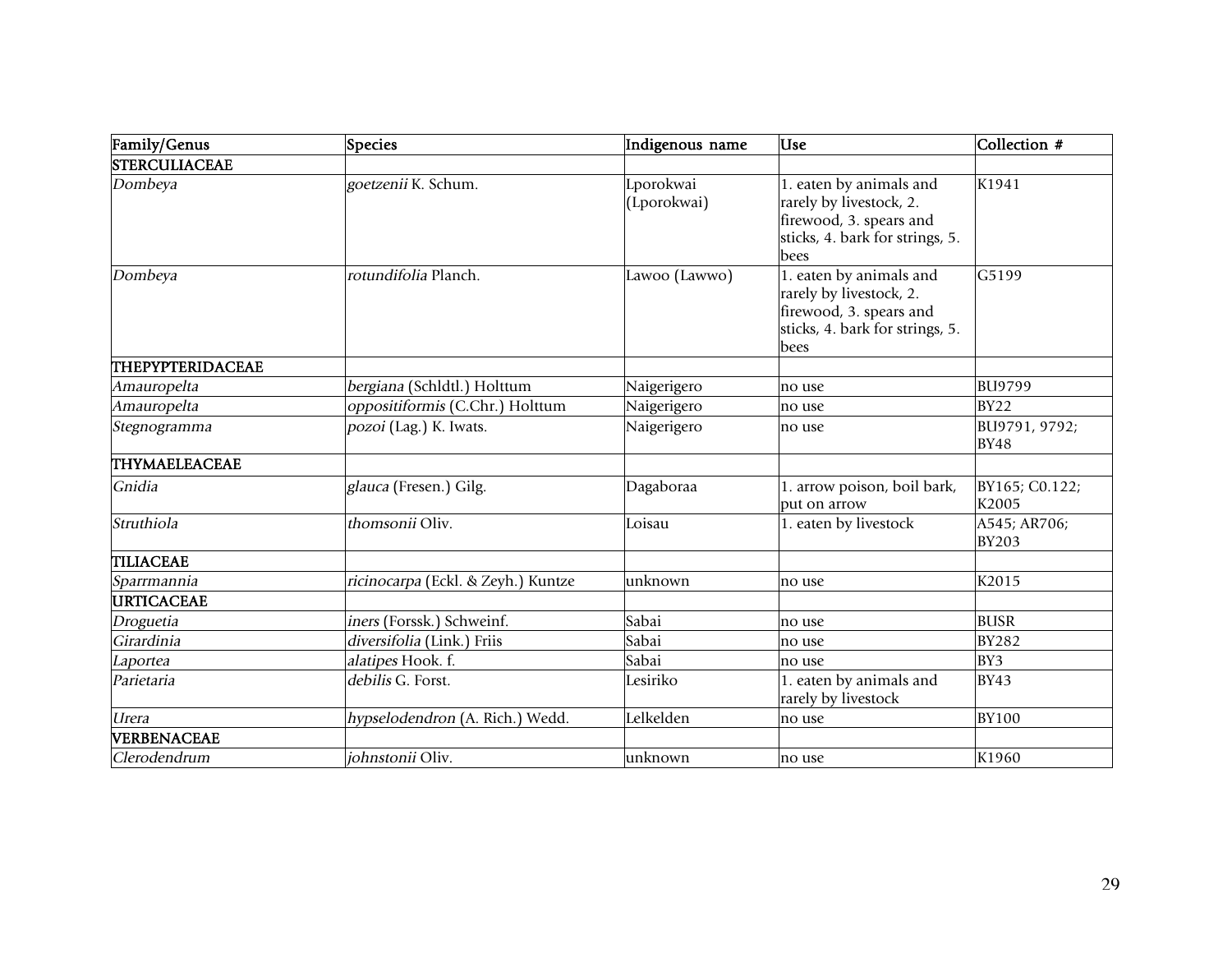| Family/Genus       | Species                                          | Indigenous name               | <b>Use</b>                                                                                                                                                                                                                                                                    | Collection #  |
|--------------------|--------------------------------------------------|-------------------------------|-------------------------------------------------------------------------------------------------------------------------------------------------------------------------------------------------------------------------------------------------------------------------------|---------------|
| Clerodendrum       | myricoides (Hochst.) Vatke                       | Lumakutukuti<br>(Lmakutukuti) | 1. eaten by animals and<br>rarely by livestock, 2.<br>malaria, cold, polio,<br>gonorrhea, boil root and<br>drink, 3. strength, crush root<br>and boil in soup, 4. bone<br>pain, crush root in cold<br>water, drink, 5. pneumonia,<br>boil root in milk, drink, 6.<br>firewood | BY322; G5200  |
| <b>VIOLACEAE</b>   |                                                  |                               |                                                                                                                                                                                                                                                                               |               |
| Viola              | abyssinica Oliv.                                 | Mosai                         | no use                                                                                                                                                                                                                                                                        | BY54; K2102   |
| <b>VISCACEAE</b>   |                                                  |                               |                                                                                                                                                                                                                                                                               |               |
| <b>Viscum</b>      | triflorum DC.                                    | Narudenyei                    | 1. fruits edible                                                                                                                                                                                                                                                              | <b>BY290</b>  |
| <b>Viscum</b>      | tuberculatum A. Rich.                            | Narudenyei<br>(Lmekarokeon)   | 1. fruits edible                                                                                                                                                                                                                                                              | <b>BU9749</b> |
| <b>VITACEAE</b>    |                                                  |                               |                                                                                                                                                                                                                                                                               |               |
| Cyphostemma        | bambuseti (Gilg & Brandt) Wild. & R.B.<br>Drumm. | Lorodo (Lordo)                | 1. fruit and leaves eaten, 2.<br>bone pain, boil leaves and<br>eat, 3. tuberculosis, boil<br>leaves, eat                                                                                                                                                                      | <b>BY285</b>  |
| Cyphostemma        | kilimandscharicum (Gilg.) Wild. & R.B.<br>Drumm. | Lorodo (Lordo)                | 1. fruit and leaves eaten, 2.<br>bone pain, boil leaves and<br>eat, 3. tuberculosis, boil<br>leaves, eat                                                                                                                                                                      | <b>BY49</b>   |
| Rhoicissus         | revoilii Planch.                                 | Guilenyai (Loribii)           | no use                                                                                                                                                                                                                                                                        | <b>BY293</b>  |
| <b>WOODSIACEAE</b> |                                                  |                               |                                                                                                                                                                                                                                                                               |               |
| Cystopteris        | diaphanum (Bory) Blasdell                        | Naigerigero                   | no use                                                                                                                                                                                                                                                                        | BY25; C0.15   |
| Cystopteris        | fragilis (L.) Bernh.                             | Naigerigero                   | no use                                                                                                                                                                                                                                                                        | <b>BU9795</b> |
| <b>INDET</b>       |                                                  |                               |                                                                                                                                                                                                                                                                               |               |
| indet.             |                                                  | Loruki                        | no use                                                                                                                                                                                                                                                                        | <b>BY198</b>  |
| indet.             |                                                  |                               | no use                                                                                                                                                                                                                                                                        | <b>BY321</b>  |
| indet.             |                                                  |                               | no use                                                                                                                                                                                                                                                                        | <b>BY331</b>  |
| indet.             |                                                  |                               | no use                                                                                                                                                                                                                                                                        | <b>BY332</b>  |
| indet.             |                                                  |                               | no use                                                                                                                                                                                                                                                                        | <b>BY335</b>  |
| indet.             |                                                  |                               | no use                                                                                                                                                                                                                                                                        | <b>BY347</b>  |